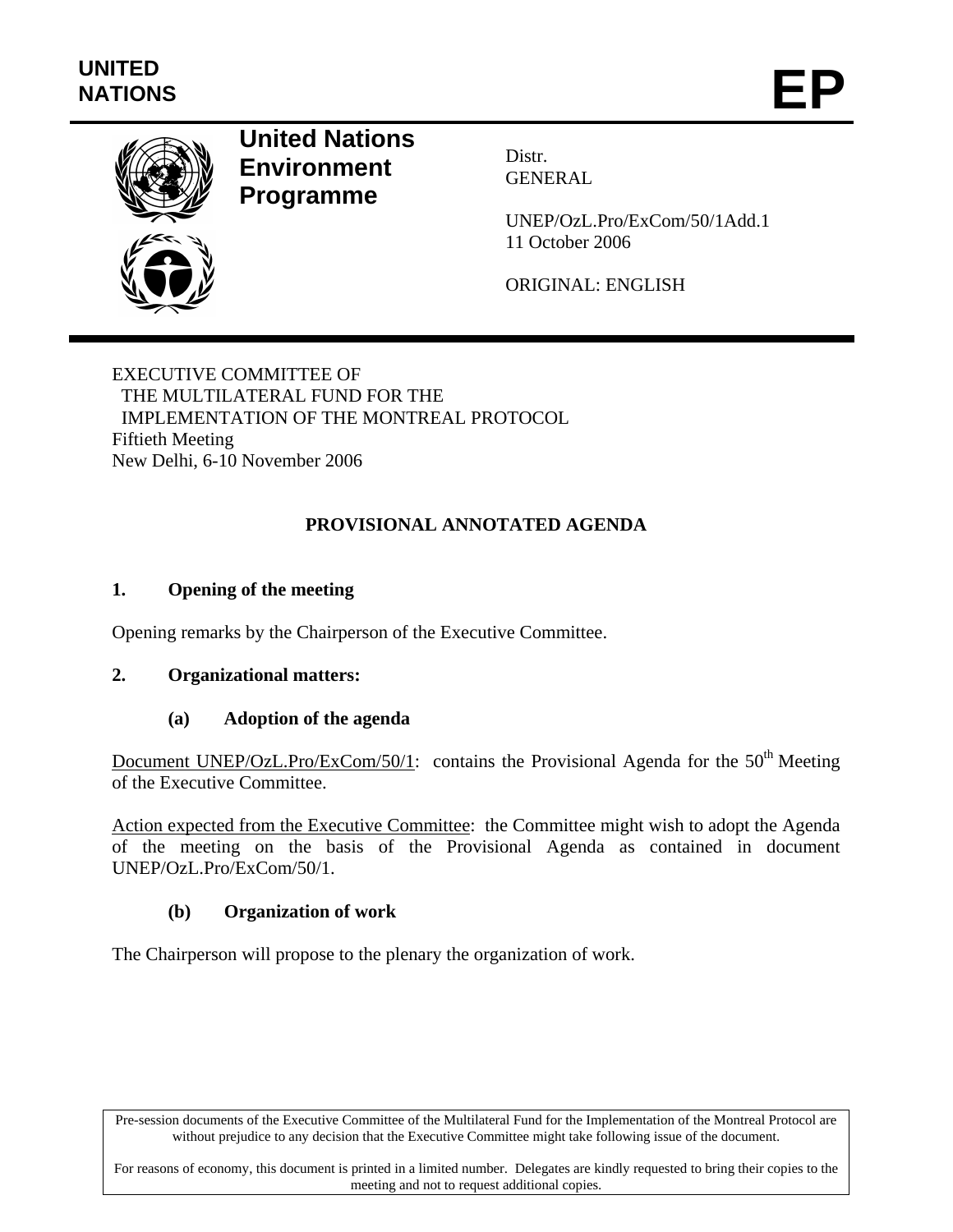# **3. Secretariat activities**

Document UNEP/OzL.Pro/ExCom/50/2: presents a report on the activities of the Secretariat since the  $49<sup>th</sup>$  Meeting of the Executive Committee. The document includes information on the follow-up activities implemented by the Secretariat on the outcome of the  $49<sup>th</sup>$  Meeting, and the preparations for the  $50<sup>th</sup>$  Meeting, as well as information on the missions undertaken by the Chief Officer and the staff of the Secretariat during this period of time.

Issues to be addressed: None.

Action expected from the Executive Committee: the Executive Committee may wish to take note of the report.

### **4. Status of contributions and disbursements**

Document UNEP/OzL.Pro/ExCom/50/3: provides information on the status of the fund as at 6 October 2006 as recorded by the Treasurer. At that date, the fund's balance stood at US \$47,178,114. This is the net balance after taking into account all the funds approved by the Executive Committee, up to and including the  $49<sup>th</sup>$  Meeting and the intercessional approval of US \$2.1 million for the 2006 annual work programme of Argentina's CFC production closure project as a follow up to decision  $49/37$  taken at the  $49<sup>th</sup>$  Meeting. The document provides the updated information on the FERM which stands at **US \$23,176,811** and the list of **24** countries which confirmed they would be using the FERM.

Issues to be addressed: The document addresses the late payment of some contributing parties to the Fund, and the concern that some Parties did not respond to the Treasurer's request to provide information on when they would pay their outstanding payments. It also addresses the difficulties the Treasurer faces in encashing the remaining Promissory Notes issued by 31 December 2005.

Action expected from the Executive Committee: the Executive Committee may wish to:

- (a) Note the Report of the Treasurer on the Status of Contributions and disbursements as contained in UNEP/OzL.Pro/Excom/50/3;
- (b) Note the intersessional approval of US \$2 million plus US \$0.1 million support cost for the World Bank towards Argentina's CFC production closure project;
- (c) Note that US  $$58,800,610$  of promissory notes has been encashed since the  $49<sup>th</sup>$ meeting of the Executive Committee;
- (d) Note with appreciation that US \$51,234,834 of the above amount relates to accelerated encashment of notes by France and the United Kingdom;
- (e) Urge the remaining countries holding promissory notes issued by 31 December 2005 to take necessary action to accelerate their encashment before the  $51<sup>st</sup>$ Meeting of the Executive Committee;
- (f) Note with concern that several Parties did not respond to the Treasurer's request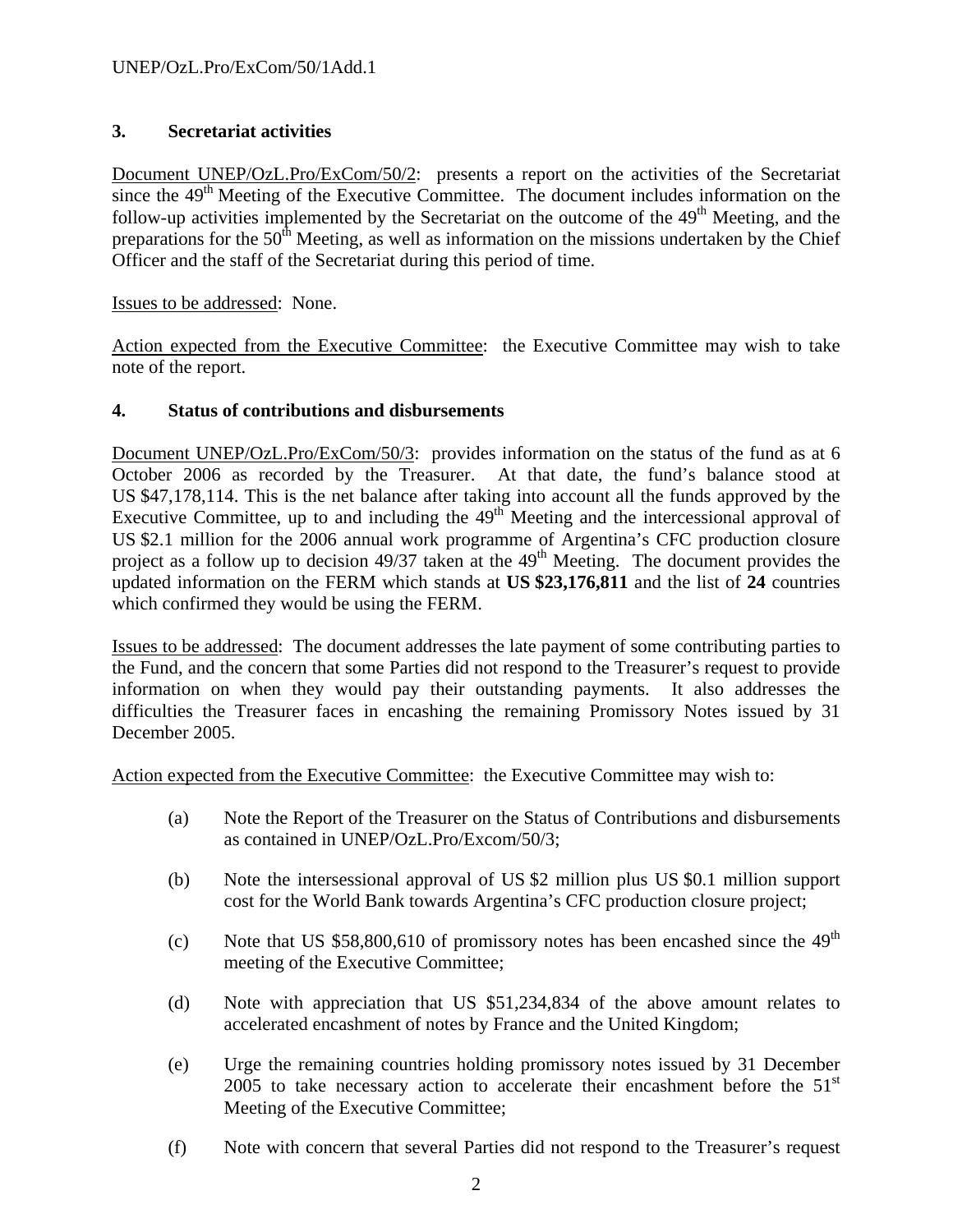to provide information on when they would make their outstanding payments in line with Decision XI/6 paragraph 7 of the  $11<sup>th</sup>$  Meeting of the Parties; and

(g) Note the updated list of countries opting to use the fixed-exchange-rate mechanism facility in making their contributions to the Fund for the triennium 2006 – 2008 as at 6 October 2006 as per Annex I to this document.

### **5. Status of resources and planning:**

### **(a) Report on balances and availability of resources**

Document UNEP/OzL.Pro/ExCom/50/4/Rev.1: contains the submissions of the implementing agencies on completed projects with balances, and the return of funds from cancelled projects.

Issues to be addressed:

- Implementing agencies are returning US \$470,957 including agency fees; and
- Total resources available for the  $50<sup>th</sup>$  Meeting.

Action expected from the Executive Committee: the Executive Committee may wish to:

- (a) Note the report on balances and availability of resources contained in UNEP/OzL.Pro/ExCom/50/4/Rev.1;
- (b) Note the net level of funds being returned by the multilateral implementing agencies to the  $50<sup>th</sup>$  Meeting against project balances totalling US \$423,773. This includes the return of US \$126,160 from UNDP, US \$213,082 from UNEP, and US \$84,531 from UNIDO;
- (c) Note the net level of support costs being returned by the multilateral implementing agencies to the  $50<sup>th</sup>$  Meeting against project support cost balances totalling US \$47,184. This includes the return of US \$16,402 from UNDP, US \$21,584 from UNEP, and US \$9,198 from UNIDO;
- (d) Note that implementing agencies had balances totalling US \$12,944,539 excluding support costs from projects completed over two years ago. This includes US \$341,151 plus support costs from UNDP, US \$528,870 plus support costs from UNEP, US \$232,034 plus support costs from UNIDO, and US \$11,842,484 plus support costs from the World Bank; and
- (e) Note that US \$47,649,071 (to be updated at the meeting) was available to the Executive Committee for approvals at the  $50<sup>th</sup>$  Meeting.

### **(b) 2006 business plans**

Document UNEP/OzL.Pro/ExCom/50/5: considers business planning in the light of the submissions to the  $50<sup>th</sup>$  Meeting.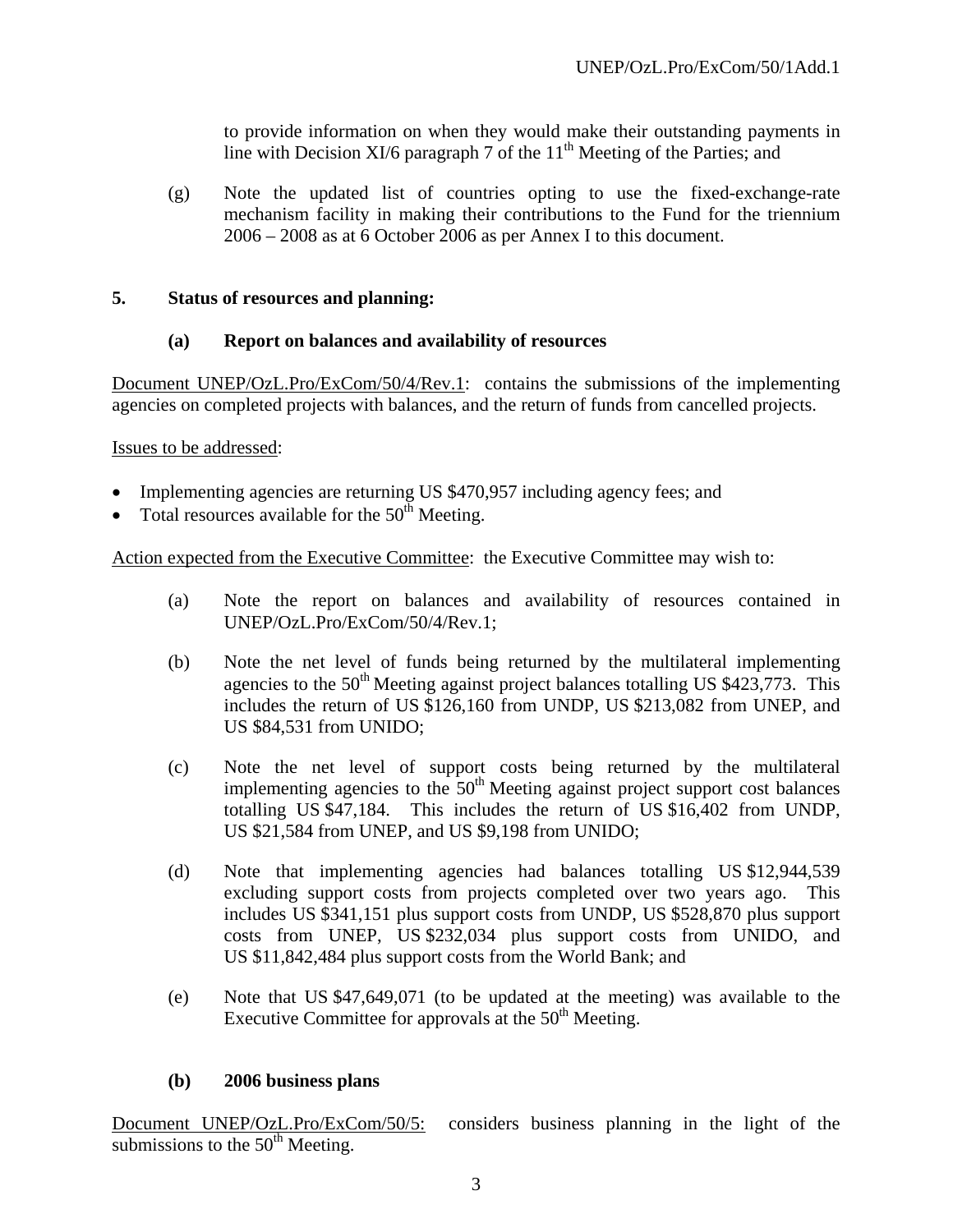- 2006 and 2007 activities submitted for approval to the  $50<sup>th</sup>$  Meeting; and
- Activities that were required for compliance but not submitted to the  $50<sup>th</sup>$  Meeting;

Action expected from the Executive Committee: the Executive Committee may wish to consider:

- (a) Noting the Report on the status of the 2006 business plans as contained in UNEP/OzL.Pro/ExCom/50/5 and the fact that US \$13.45 million in activities that were required for compliance were not submitted to the  $50<sup>th</sup>$  Meeting; and
- (b) Requesting bilateral and multilateral implementing agencies with projects in the 2006 business plans that are required for compliance to consider including these activities in their 2007-2009 business plans.

### **(c) Status/prospects of Article 5 countries in achieving compliance with the initial and intermediate control measures of the Montreal Protocol**

Document UNEP/OzL.Pro/ExCom/50/6: contains three parts and two annexes. Part I assesses the prospects for compliance in Article 5 countries based on the latest available data submitted to the Ozone and Fund Secretariats. Part II provides information on countries with possible compliance issues being considered by the Implementation Committee. Part III presents data on the implementation of country programmes, including an analysis of the ODS consumption data by sector. Part III also addresses the information provided by 73 countries in the new CP format. The new format addresses the characteristics of ODS phase-out programmes and a qualitative assessment of their performance.

Issues to be addressed:

- Status of compliance, status of implementation for countries with possible compliance issues being considered by the Implementation Committee, and data on the implementation of country programmes;
- Activities to be included in 2007-2009 business plans for Bolivia, Macedonia, Mauritius and Tanzania for CTCs, and Tanzania and Zimbabwe for TCA; and
- Implementation of new reporting format for CP data.

Action expected from the Executive Committee: the Executive Committee may wish to consider:

- (a) Note the report on the status/prospects of Article 5 countries in achieving compliance with the initial and intermediate control measures of the Montreal Protocol as contained in UNEP/OzL.Pro/ExCom/50/6; and
- (b) Request bilateral and implementing agencies to include phase-out activities, where appropriate, for eligible consumption in their 2007-2009 business plans for the following countries:
	- (i) CTC: Bolivia and Macedonia, Mauritius, and Tanzania; and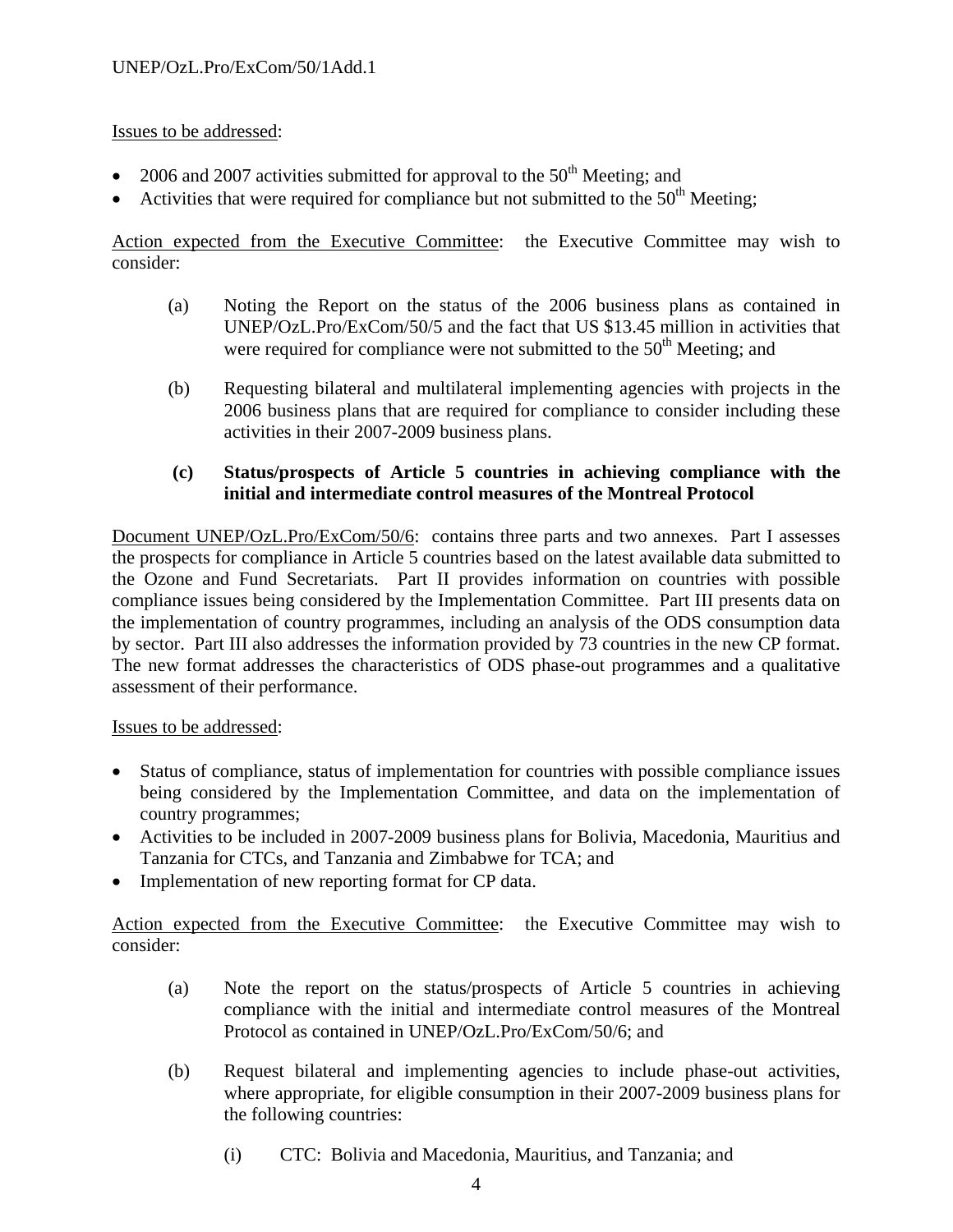- (ii) TCA: Tanzania and Zimbabwe.
- (c) Request Article 5 countries to submit complete CP data using the new format.

# **(d) Model rolling three-year phase out plan: 2007-2009**

Document UNEP/OzL.Pro/ExCom/50/7: contains the model rolling three year phase-out plan for the Multilateral Fund for the years 2007-2009. The paper includes an analysis of the amounts of ODS that needs to be approved for funding to enable all Article 5 countries to achieve compliance with the Montreal Protocol phase-out targets. The paper indicates the ODSs to be phased out in Article 5 countries during the 2007-2009 in approved multi-year, sectoral and national phase-out plans and individual and umbrella projects, and the number of RMPs and TPMPs under current implementation in low-volume consuming countries.

Issues to be addressed:

- The level of effort still required by both the Article 5 countries concerned and the implementing and bilateral agencies to implement the already funded reductions in ODS consumption and production (about 78,226 ODP tonnes of ODS consumption and 95,234 ODP tonnes of ODS production), and the additional amounts of ODS to be funded to enable compliance with the Protocol's phase-out targets; and
- The level of funding (some US \$9.3 million) associated with tranches of already approved phase-out projects that was not submitted for approval to the 50th Meeting.

Action expected from the Executive Committee: the Committee may wish to:

- (a) Consider adopting the 2007-2009 model three-year phase-out plan as a flexible guide for resource planning for the corresponding triennium;
- (b) Urge Article 5 countries with approved but not implemented projects and the cooperating implementing and bilateral agencies to accelerate the pace of implementation during the 2007-2009 triennium;
- (c) Urge bilateral and implementing agencies to work with those countries that have been identified as needing immediate assistance to achieve to achieve the 2007 and 2010 Protocol's phase-out targets and include activities in their 2007-2009 business plans as appropriate;
- (d) Request the Secretariat to present an updated Model three-year rolling phase-out plan for the years 2008-2010 to the last meeting in 2007 to provide guidance as relevant for the preparation of the 2008-2010 business plan of the Multilateral Fund; and
- (e) To note that:
	- (i) Some 40,254.8 ODP tonnes of ODS consumption and 54,509.0 ODP tonnes of ODS production are yet to be phased out in approved multi-year sectoral and national phase-out plans;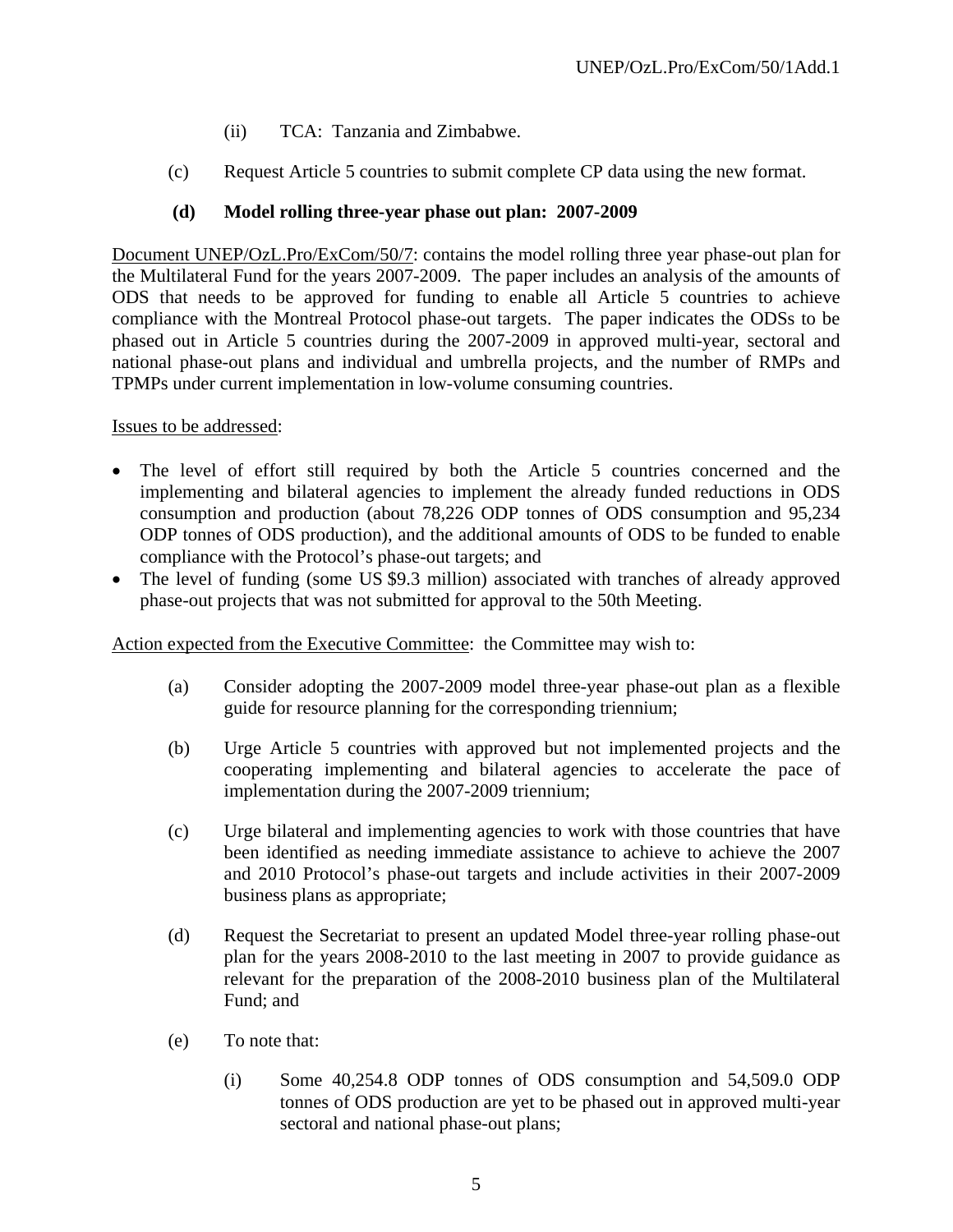- (ii) Some 37,971.0 ODP tonnes of ODS consumption and 40,724.8 ODP tonnes of ODS production have yet to be phased out in approved individual or umbrella projects; and
- (iii) Sixty-four RMP projects for LVC countries; 32 TPMPs for LVC countries; and 35 national ODS phase-out plans for non-LVC countries are under current implementation.

### **(e) Paper on priorities for the triennium 2006-2008, beyond the needs identified by the model rolling three-year phase-out plan, taking into account the remaining US \$40 million in unallocated funds for the triennium (follow-up to decisions 49/4 (c) and (g)):**

Document UNEP/OzL.Pro/ExCom/50/8: outlines all remaining phase-out obligations of Article 5 Parties by year and by triennium and presents any decisions by the Executive Committee and the Meeting of the Parties that could be pertinent to the discussion on priorities for the triennium, beyond the needs identified by the compliance oriented model, taking into account the remaining US \$40 million in unallocated funds for the triennium.

Issues to be addressed:

- Remaining phase-out obligations;
- Funding possibilities emanating out of previous decisions and others; and
- Views on priorities for un-allocated resources.

Action expected from the Executive Committee: In prioritizing which activities might be considered in allocating the remaining US \$40 million in the business plans for 2006-2008, the Executive Committee may wish to:

- (a) Note the Paper on priorities for the triennium 2006-2008, beyond the needs identified by the model rolling three-year phase-out plan, taking into account the remaining US \$40 million in unallocated funds for the triennium as contained in document UNEP/OzL.Pro/ExCom/50/8;
- (b) Consider priorities for the 2006-2008 triennium for the remaining US \$40 million in unallocated funds including *inter alia* those activities that were considered outside of the compliance oriented model in the initial business plans including:
	- (i) Accelerated phase-out of methyl bromide;
	- (ii) HCFC activities;
	- (iii) Non-investment methyl bromide activities;
	- (iv) Activities for combating illegal trade;
	- (v) Additional funding initiatives outside the business plans and budgets;
	- (vi) MDI activities and funding for Parties that have received all eligible funding but risk non-compliance;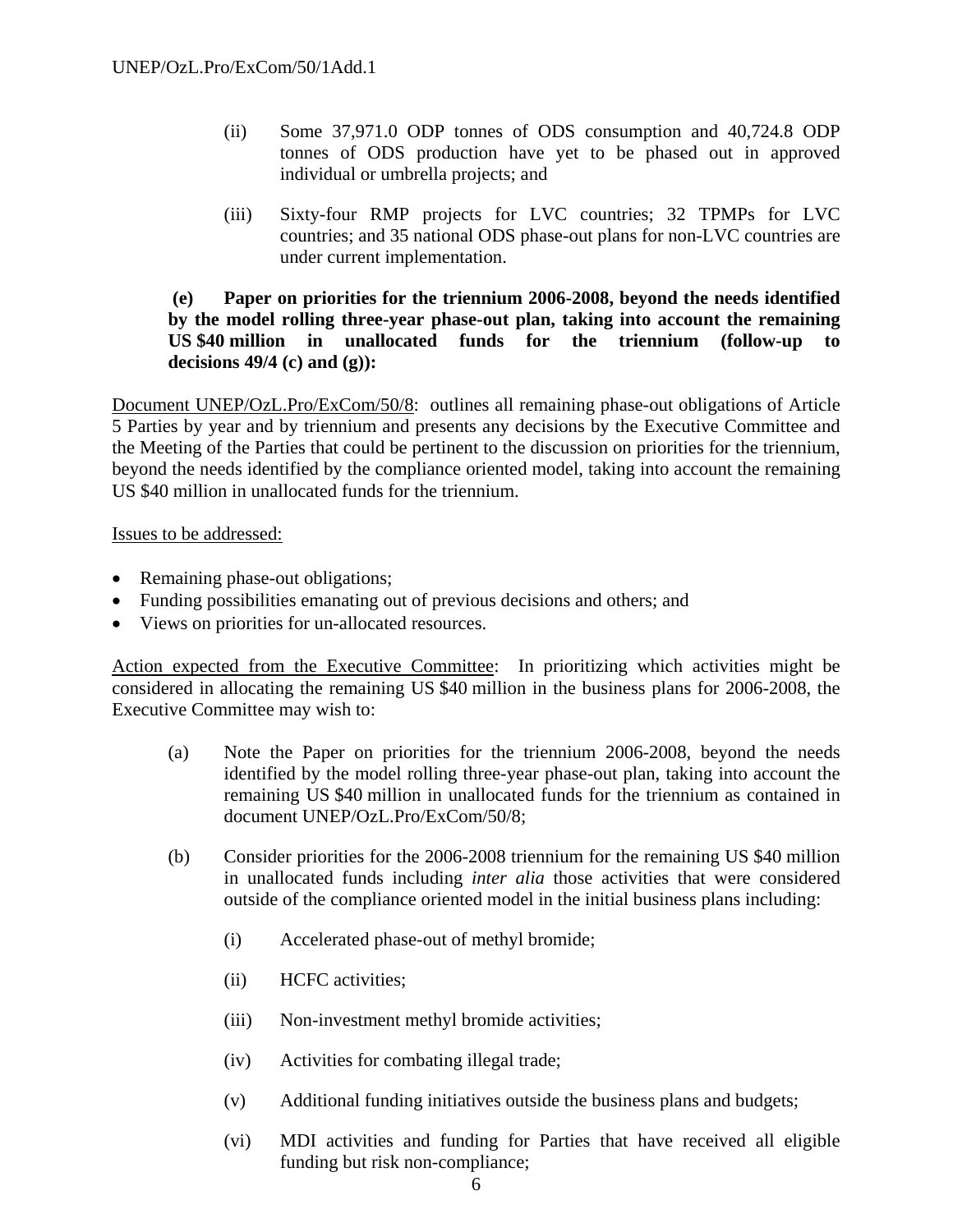- (vii) ODS destruction; and
- (viii) Long-term management of halon banks.

### **6. Programme implementation:**

### **(a) Monitoring and implementation:**

### **(i) Final evaluation report on cases on non-compliance (follow-up to decision 46/6)**

Document UNEP/OzL.Pro/Excom/50/9: provides the Executive Committee with a summary of eight case studies on countries in past or present non-compliance with the freeze and/or reduction targets set for the different ODS substances by the Montreal Protocol. It follows up on the desk study on non-compliance presented to the  $46<sup>th</sup>$  Meeting of the Executive Committee (UNEP/OzL.Pro/ExCom/46/6) and the resulting Decision 46/6 requesting the Senior Monitoring and Evaluation Officer "to include a full analysis and follow-up study on cases of noncompliance, including field visits, in the monitoring and evaluation work programme for 2006".

Issues to be addressed:

- Compliance situation in the countries visited;
- Causes for non-compliance;
- Measures taken for returning to compliance; and
- Conclusions and recommendations.

Action expected from the Executive Committee: The Executive Committee may wish to:

- (a) Note the final evaluation report on cases of non-compliance contained in UNEP/OzL.Pro/ExCom/50/9; and
- (b) Communicate the conclusions to the  $38<sup>th</sup>$  Meeting of the Implementation Committee in mid-2007 through the presentation to be made by the Multilateral Fund Secretariat and the Implementing Agencies advising that:
	- (i) One of the most important incentives for returning to compliance has been the commitment to meeting the targets set by the respective plan of action submitted to the Implementation Committee and approved by the Meeting of the Parties; and
	- (ii) Once a country has taken decisive action in approving and enforcing legislation, improving and correcting data reporting, if applicable, and accelerating previously delayed project implementation, rapid progress towards compliance is possible in most cases.

### **(ii) 2006 consolidated project completion report**

Document UNEP/OzL.Pro/ExCom/50/10 and Add.1: provide the Executive Committee with an overview of the results reported in the project completion reports (PCR) received during the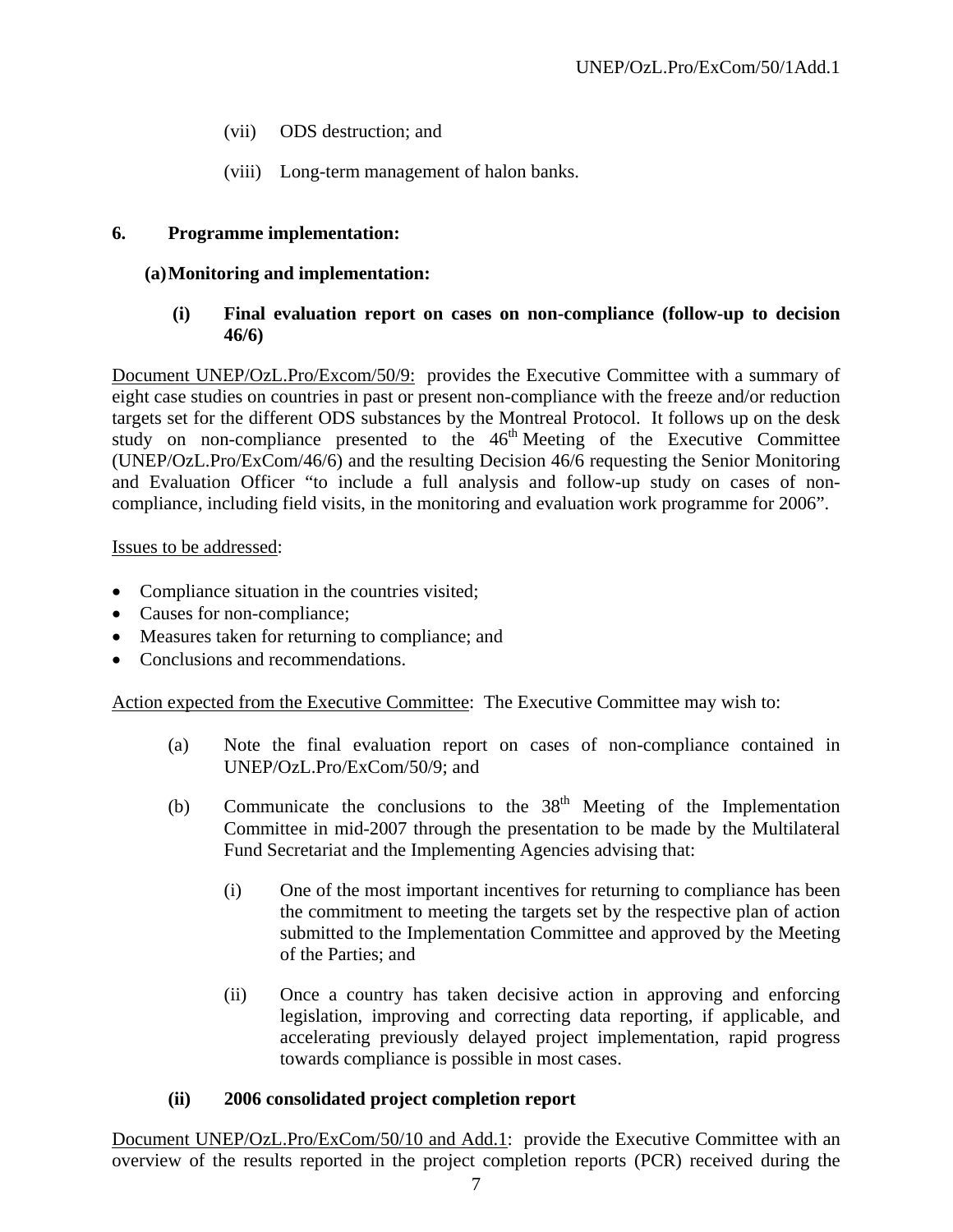reporting period, i.e. since the  $47<sup>th</sup>$  Meeting in November 2005. This corresponds to decisions 23/8(i) and 26/11 of the Executive Committee requesting the Senior Monitoring and Evaluation Officer to present a consolidated PCR, after consultation with the implementing agencies, at the third meeting of each year.

Issues to be addressed:

- PCRs received and due;
- Content and quality;
- Lessons learned reported in PCRs and on Multi-Year-Agreements;
- Schedule for submission of PCRs in 2007; and
- Consistency of data reported in PCRs and in annual progress reports.

Action expected from the Executive Committee: The Executive Committee may wish to consider:

- (a) Taking note of the 2006 Consolidated Project Completion Report including the schedule for submission of Project Completion Reports (PCRs) due and the lessons learned in Annex II;
- (b) Requesting implementing and bilateral agencies concerned:
	- (i) to establish by the end of January 2007, in cooperation with the Multilateral Fund Secretariat, full consistency of data reported in the PCRs in the Inventory and in the Annual Progress Reports;
	- (ii) to provide, by the end of January 2007, the information still missing in a number of PCRs; and
	- (iii) to clear the backlog of PCRs for projects completed before the end of 2004 by the end of January 2007.

# **(iii) Draft Monitoring and Evaluation work programme for the year 2007;**

Document UNEP/OzL.Pro/ExCom/50/11: contains the draft 2007 monitoring and evaluation work programme, which summarizes the results achieved in implementing the 2006 work programme; a proposal for the evaluation studies to be conducted in 2007; the general methodological approach; and the budget required for implementing the evaluation studies in 2007.

### Issues to be addressed:

- Results of the 2006 work programme;
- Evaluation studies proposed for the year 2007;
- Implementation modalities and methodological approach; and
- Budget for the 2007 work programme.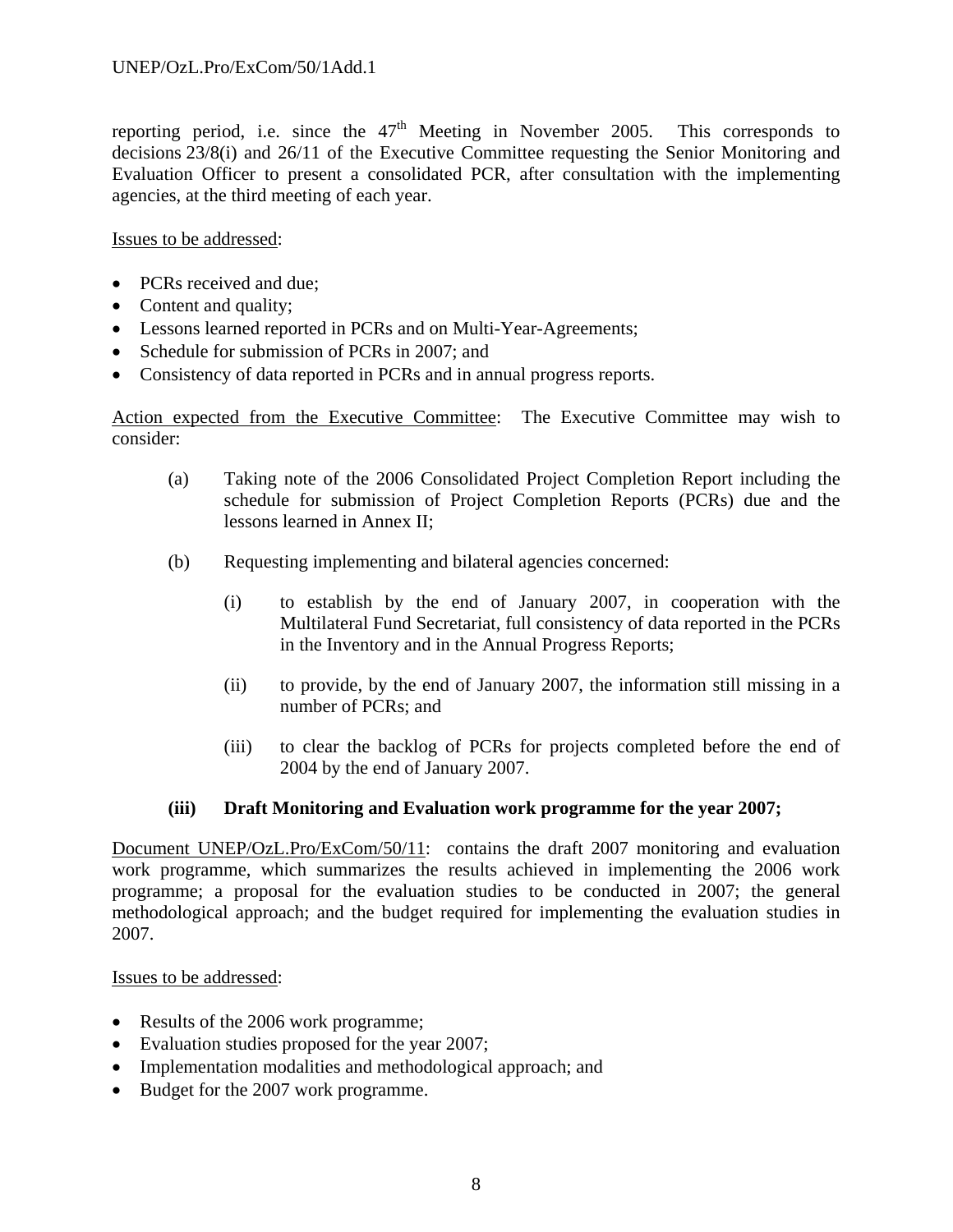Action expected from the Executive Committee: The Executive Committee might wish to consider approving the proposed 2007 work programme for monitoring and evaluation at a budget of US \$361,000, as shown in document UNEP/OzL.Pro/ExCom/50/11.

### **(b) Project implementation delays**

Document UNEP/OzL.Pro/ExCom/50/12: contains five sections. Section I addresses the projects with implementation delays for which reports were requested by the Executive Committee. Section II addresses delayed projects in countries with compliance related issues. Section III considers a request for the transfer of a project. Section IV addresses additional status reports submitted as requested by the Committee, following its review of annual progress reports at to the  $49<sup>th</sup>$  Meeting, covering activities up to 31 December 2005. Section V addresses the Executive Committee's requests for delayed progress report submissions. No projects are proposed for cancellation and therefore there are no impacts on compliance of project cancellations at the  $50<sup>th</sup>$  Meeting.

Issues to be addressed:

- Pending status reports identified in Table 3 of the document;
- Delayed projects in countries with related compliance issues;
- Request for the transfer of a component of a multi-year agreement;
- Status report from UNDP on HCFC surveys in 12 countries; and
- Plan to ensure sustainability of the halon bank in Libya.

Action expected from the Executive Committee: the Executive Committee may wish to consider:

- (a) Requesting the Governments of Portugal and Switzerland to provide progress reports to the  $51<sup>st</sup>$  Meeting of the Executive Committee;
- (b) Requesting reports on the following activities with implementation delays for the  $51<sup>st</sup>$  Meeting:

| Agency      | Code | <b>Project Title</b>                                                                                           |
|-------------|------|----------------------------------------------------------------------------------------------------------------|
| <b>UNDP</b> |      | BRA/PHA/41/INV/264 National CFC phase-out plan in Brazil: second tranche                                       |
| <b>UNDP</b> |      | $\vert$ COL/PHA/41/INV/60 $\vert$ National phase-out plan for Annex A (Group I and II) substances in Colombia: |
|             |      | first implementation programme                                                                                 |

- (c) Noting:
	- (i) With appreciation, the reports on projects with implementation delays submitted to the Secretariat by Australia, Canada, France, Germany, Japan, Italy, Sweden and the four implementing agencies and the progress report submitted by the United States of America as contained in the document on project implementation delays (UNEP/OzL.Pro/ExCom/50/12);
	- (ii) That the Secretariat and implementing agencies would take established actions according to the Secretariat's assessments (progress, some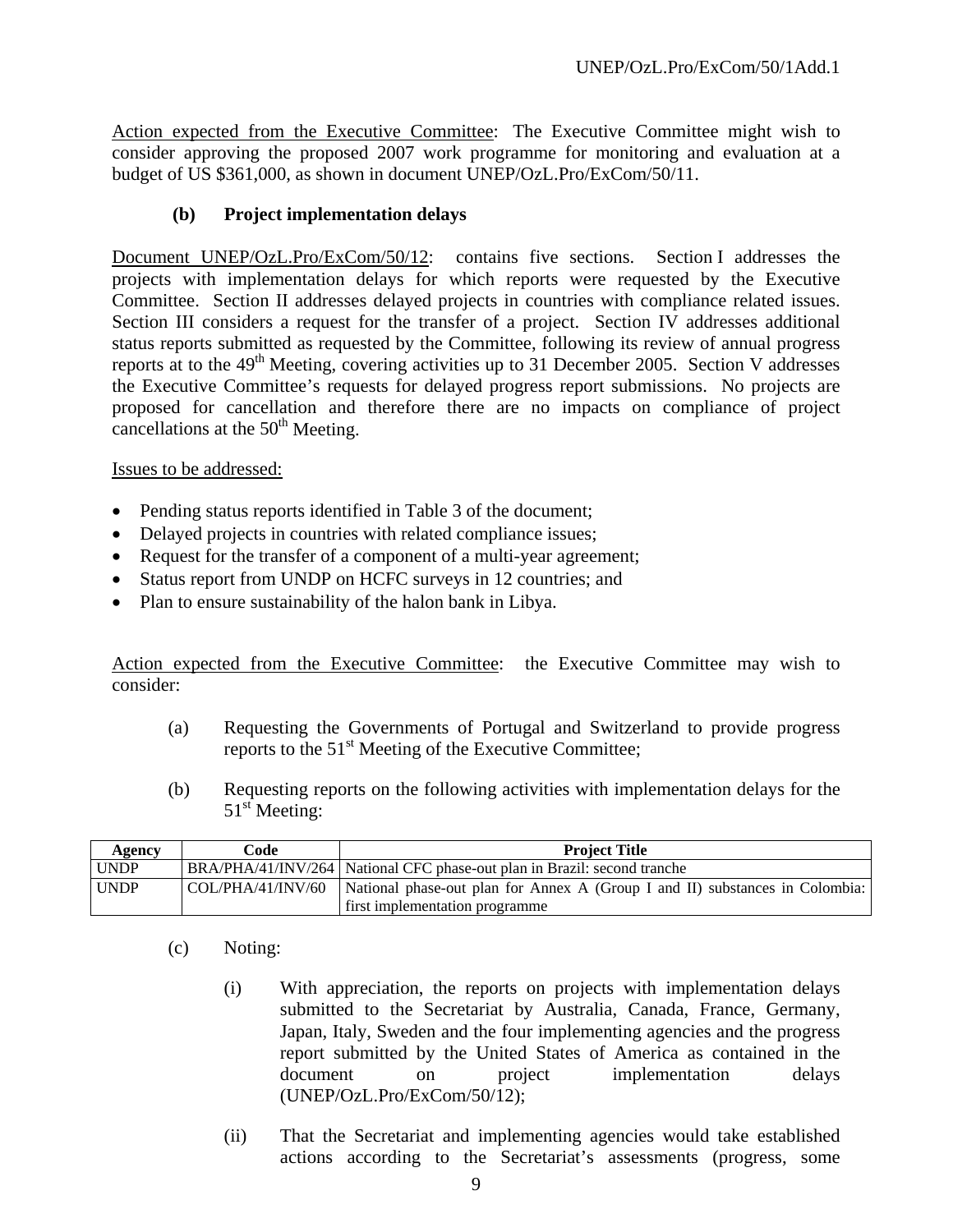progress, or no progress) and report to and notify governments and implementing agencies as required;

- (iii) The completion of 15 out of the 102 projects listed with implementation delays;
- (iv) That letters of possible cancellation should be sent for the following projects:

| Agency       | Code               | <b>Project Title</b>                                                                                                                                                                                 |
|--------------|--------------------|------------------------------------------------------------------------------------------------------------------------------------------------------------------------------------------------------|
|              |                    |                                                                                                                                                                                                      |
| France       | SYR/REF/29/INV/53  | Conversion from CFC-12 to HFC-134a technology in the manufacture of commercial<br>refrigeration equipment at Shoukairi and Co. in Syrian Arab Republic                                               |
| <b>IBRD</b>  | ARG/REF/18/INV/39  | Elimination of CFC in the manufacturing plant of domestic refrigerators of Neba S.A. in<br>Argentina                                                                                                 |
| <b>IBRD</b>  | JOR/HAL/32/INV/69  | Terminal halon-1211 and halon-1301 phase-out umbrella project for fire equipment<br>manufacturers and suppliers in Jordan converting to ABC powder, CO2, HFC-227ea and inert<br>gases as substitutes |
| <b>UNDP</b>  | NIR/PHA/44/INV/112 | National CFC phase-out plan (third tranche) in Nigeria                                                                                                                                               |
| <b>UNEP</b>  | GLO/ARS/39/TAS/246 | Development of guidelines to promote safety an aerosol conversions                                                                                                                                   |
| <b>UNEP</b>  | KEN/SEV/37/TAS/29  | Policy and technical assistance in Kenya                                                                                                                                                             |
| <b>UNEP</b>  | SOM/SEV/35/TAS/01  | Formulation of national phase-out strategy in Somalia                                                                                                                                                |
| <b>UNIDO</b> | IRA/FOA/28/INV/50  | Phasing out ODS in manufacturing of flexible PU slabstock foam through the use of liquid<br>CO2 blowing technology at Bahman Plastic Co. in Iran                                                     |
| <b>UNIDO</b> | IRA/FOA/37/INV/149 | Phasing out of ODS in the manufacture of flexible slabstock foam through the use of LCD<br>blowing technology at Esfanj Shirvan Co. in Iran                                                          |
| <b>UNIDO</b> | IRA/REF/28/INV/51  | Replacement of CFC-12 refrigerant by HFC-134a at Iran Compressor Manufacturing Company<br>(ICMC) in Iran                                                                                             |

- (v) That additional status reports should be submitted on those activities and projects listed in Annex I to the present document;
- (vi) The status of the HCFC surveys and the intention of UNDP to present the results to the  $51<sup>st</sup>$  Meeting; and
- (vii) The transfer of the Swedish components of the National CFC phase-out plan in Serbia (YUG/PHA/43/TAS/22 and YUG/PHA/47/TAS/29) by request of the Government of Serbia to UNIDO and the return, at the  $51<sup>st</sup>$  Meeting of the Executive Committee, of the balance of remaining funds as cash contributions to the Fund to enable the Treasurer to transfer the funds to UNIDO.
- (d) Reaffirming the decision taken at the  $47<sup>th</sup>$  Meeting in approving the halon banking project in Libya on the condition that UNIDO would submit an acceptable plan for ensuring the sustainability of the halon banking projects.

### **(c) Annual tranche submission delays**

Document UNEP/OzL.Pro/ExCom/50/13: addresses delays in the submission of tranches that were due at the  $50<sup>th</sup>$  Meeting. It includes a new section on annual tranches submitted incomplete, when a condition of approval had not been met, and/or when the project document had not been signed.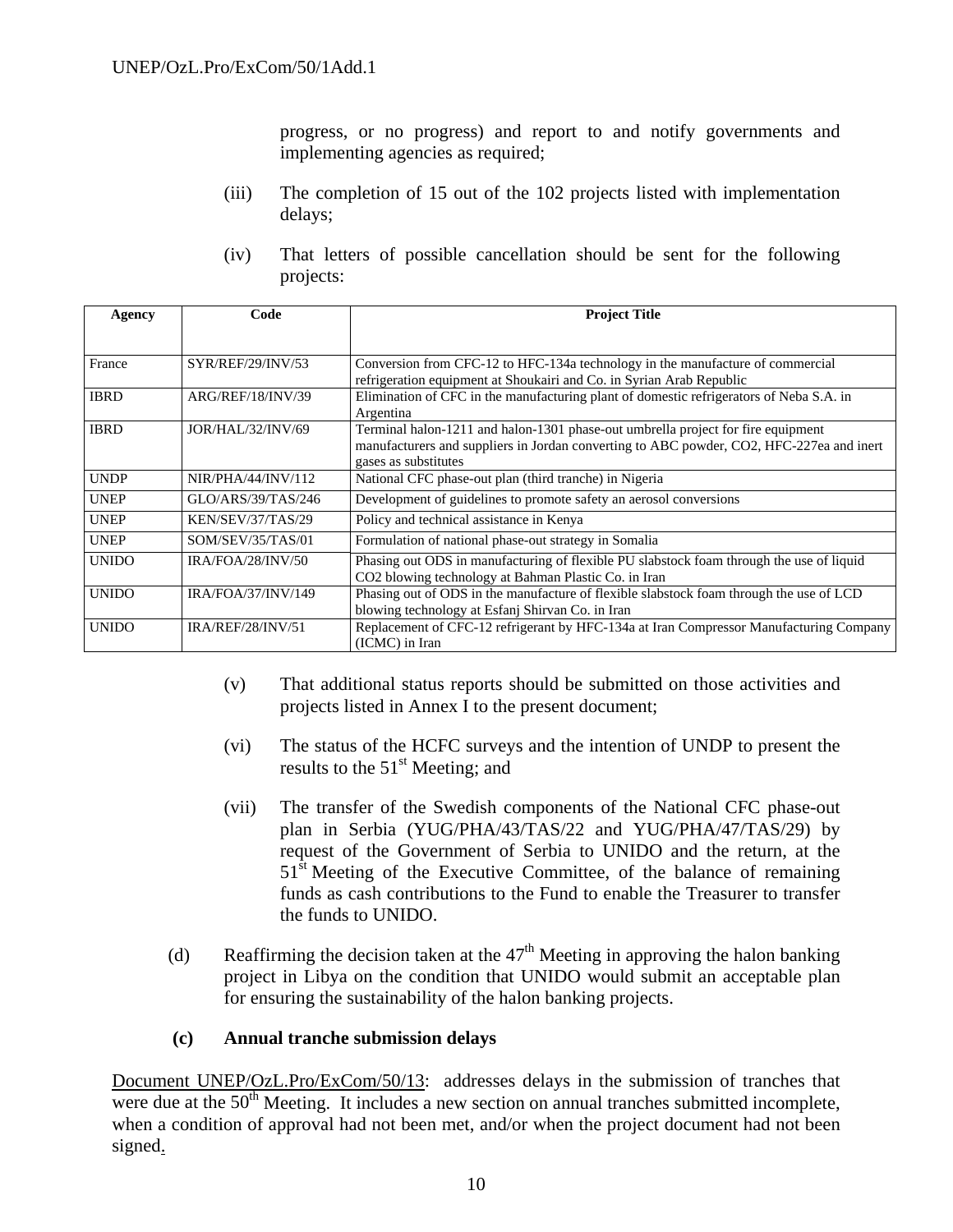- Annual tranches not submitted to the  $50<sup>th</sup>$  Meeting; and
- Annual tranches submitted with incomplete information, conditions not met, and/or without project document signature.

Action expected from the Executive Committee: the Executive Committee may wish to consider:

- (a) Noting the information on annual tranches of multi-year agreements submitted to the Secretariat by France, Germany, UNDP, UNIDO, and the World Bank as contained in the document on annual tranche submission delays (UNEP/OzL.Pro/ExCom/50/13);
- (b) Noting that 38 of the 49 annual tranches of multi-year agreements that were due for submission were submitted on time to the  $50<sup>th</sup>$  Meeting, but nine of them could not be considered for approval because the submission was incomplete, a condition of approval had not been met, and/or the project document had not been signed; and
- (c) Noting that letters should be sent for the following annual tranches that were due for submission to the  $50<sup>th</sup>$  Meeting with the reasons indicated for the delay, and encouraging implementing agencies and the relevant Article 5 Governments to submit these annual tranches to the  $51<sup>st</sup>$  Meeting.

| Country                   | <b>Agency</b> | <b>Sector</b>                                                            | <b>Tranches</b>                             | <b>Reason Not Submitted Provided</b>                                                                                                      |  |
|---------------------------|---------------|--------------------------------------------------------------------------|---------------------------------------------|-------------------------------------------------------------------------------------------------------------------------------------------|--|
|                           |               |                                                                          |                                             | by the Implementing Agency                                                                                                                |  |
| Antigua and Barbuda       | World Bank    | <b>CFCs Phase-Out</b>                                                    | 2006                                        | Being transferred to UNIDO.                                                                                                               |  |
| <b>Bahamas</b>            | World Bank    | <b>CFCs Phase-Out</b>                                                    | 2005                                        | To be submitted to $52nd$ Meeting.                                                                                                        |  |
| Bangladesh                | <b>UNDP</b>   | <b>ODS</b> Phase-Out                                                     | 2005                                        | To be submitted to $51st$ Meeting.                                                                                                        |  |
| Bangladesh                | <b>UNDP</b>   | <b>ODS</b> Phase-Out                                                     | 2006                                        | Signature of the project document<br>is still delayed. The NOU has<br>indicated that the project should be<br>signed by end of September. |  |
| Bangladesh                | <b>UNEP</b>   | <b>ODS</b> Phase-Out                                                     | 2005                                        | Signature of the project document<br>is still delayed. The NOU has<br>indicated that the project should be<br>signed by end of September. |  |
| Bangladesh                | <b>UNEP</b>   | <b>ODS</b> Phase-Out                                                     | 2006                                        | Government delayed signature of<br>project document.                                                                                      |  |
| Bosnia and<br>Herzegovina | <b>UNIDO</b>  | <b>ODS</b> Phase-Out                                                     | 2005                                        | Government delayed signature of<br>project document.                                                                                      |  |
| Iran                      | <b>UNIDO</b>  | <b>CFCs Phase-Out</b><br>(Refrigeration Servicing/<br>Assembly/Solvents) | $2007$ due in<br>$2006$ (as per<br>2006 BP) | The verification audit could not be<br>completed on time.                                                                                 |  |
| Iran                      | <b>UNIDO</b>  | <b>CFCs Phase-Out</b><br>(Refrigeration Servicing/<br>Assembly/Solvents) | 2008 due in<br>$2006$ (as per<br>2006 BP)   | Submitted to the 48 <sup>th</sup> Meeting but<br>withdrawn at request of<br>Secretariat.                                                  |  |

### Table 3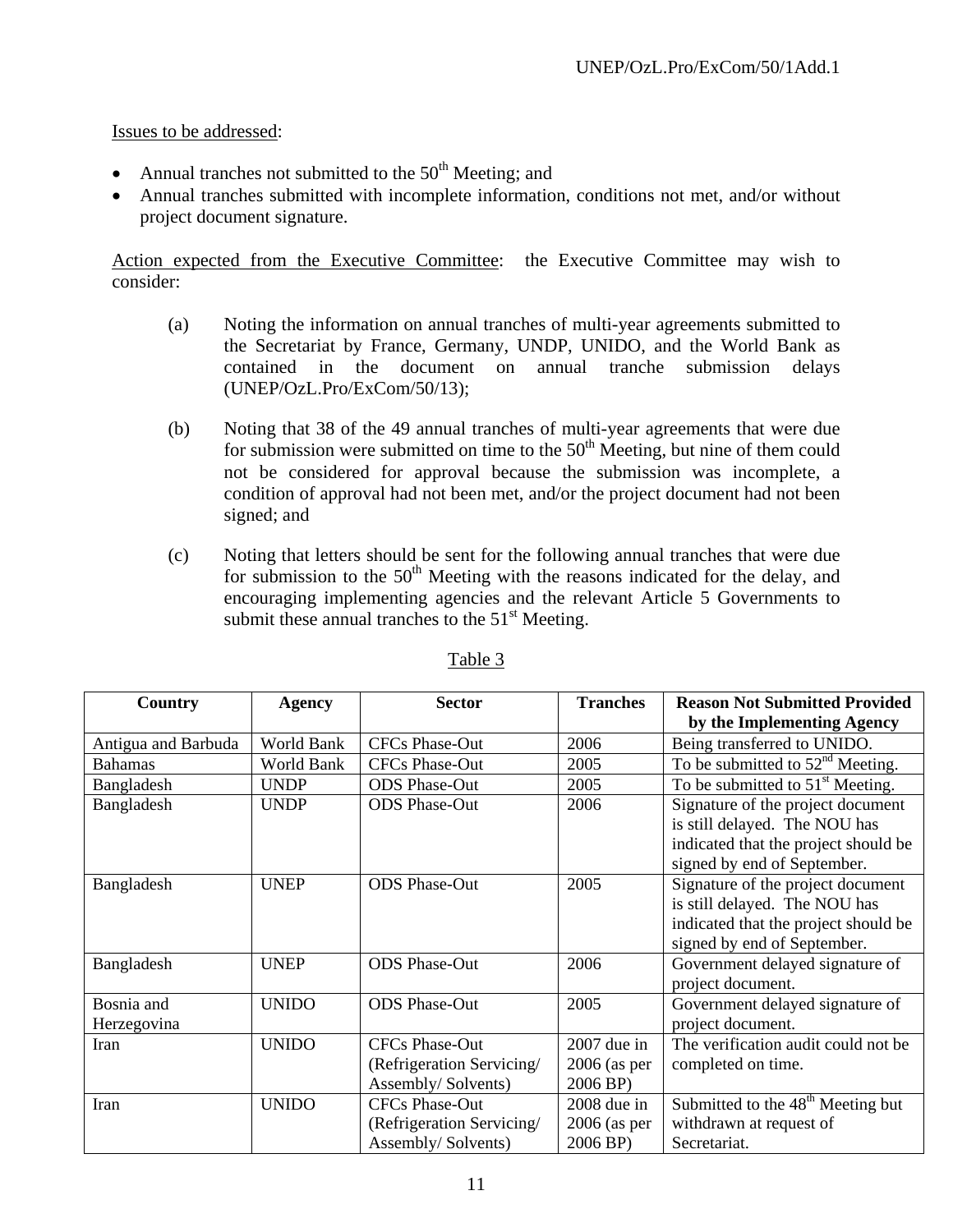| Country | Agency      | <b>Sector</b>         | <b>Tranches</b> | <b>Reason Not Submitted Provided</b>          |
|---------|-------------|-----------------------|-----------------|-----------------------------------------------|
|         |             |                       |                 | by the Implementing Agency                    |
| Kenya   | France      | CFCs Phase-Out        | 2005            | Submitted to the 48 <sup>th</sup> Meeting but |
|         |             |                       |                 | withdrawn at request of                       |
|         |             |                       |                 | Secretariat.                                  |
| Nigeria | <b>UNDP</b> | <b>CFCs Phase-Out</b> | 2006            | Progress on recently obtained                 |
|         |             |                       |                 | concerning the signature of the               |
|         |             |                       |                 | ODS regulations and therefore                 |
|         |             |                       |                 | there was no need for the 2006                |
|         |             |                       |                 | tranche at this time.                         |

(d) Noting that letters should be sent for the following annual tranches that were submitted to the  $50<sup>th</sup>$  Meeting but were not considered for approval for the reasons indicated, and encouraging implementing agencies and the relevant Article 5 Governments to submit these annual tranches to the  $51<sup>st</sup>$  Meeting:

| Country     | Agency       | <b>Sector</b>        | <b>Tranches</b>       | <b>Reason the Submission not</b><br><b>Considered for Approval</b>                                                                     |
|-------------|--------------|----------------------|-----------------------|----------------------------------------------------------------------------------------------------------------------------------------|
| China       | World Bank   | Foam                 | 2007 due<br>in $2006$ | Milestone not achieved.<br>Approval will be considered<br>at the 51 <sup>st</sup> Meeting.                                             |
| Cuba        | <b>UNDP</b>  | <b>ODS</b> Phase-Out | 2006                  | Agreement not signed and<br>submission agreed for the<br>$51st$ Meeting.                                                               |
| Nigeria     | <b>UNDP</b>  | <b>CFC Phase-Out</b> | 2005                  | Verification report not<br>submitted.                                                                                                  |
| Pakistan    | <b>UNIDO</b> | CTC Phase-Out        | 2005                  | Verification was inadequate<br>and there were compliance<br>issues.                                                                    |
| Philippines | World Bank   | <b>CFC Phase-Out</b> | 2006                  | Missing verification report.                                                                                                           |
| Venezuela   | <b>UNIDO</b> | <b>CFC Phase-Out</b> | 2006                  | Previous tranche not<br>released prior to the<br>submission of the current<br>request and verification<br>report not received in time. |

# Table 4

# **(d) Report on implementation of approved projects with specific reporting requirements**

Document UNEP/OzL.Pro/ExCom/50/14: contains a progress report on the implementation of national phase-out programme in Colombia, a progress report on the implementation of the MB phase-out project in Jordan, and a report on the verification of sustained cessation of CFC production in Mexico.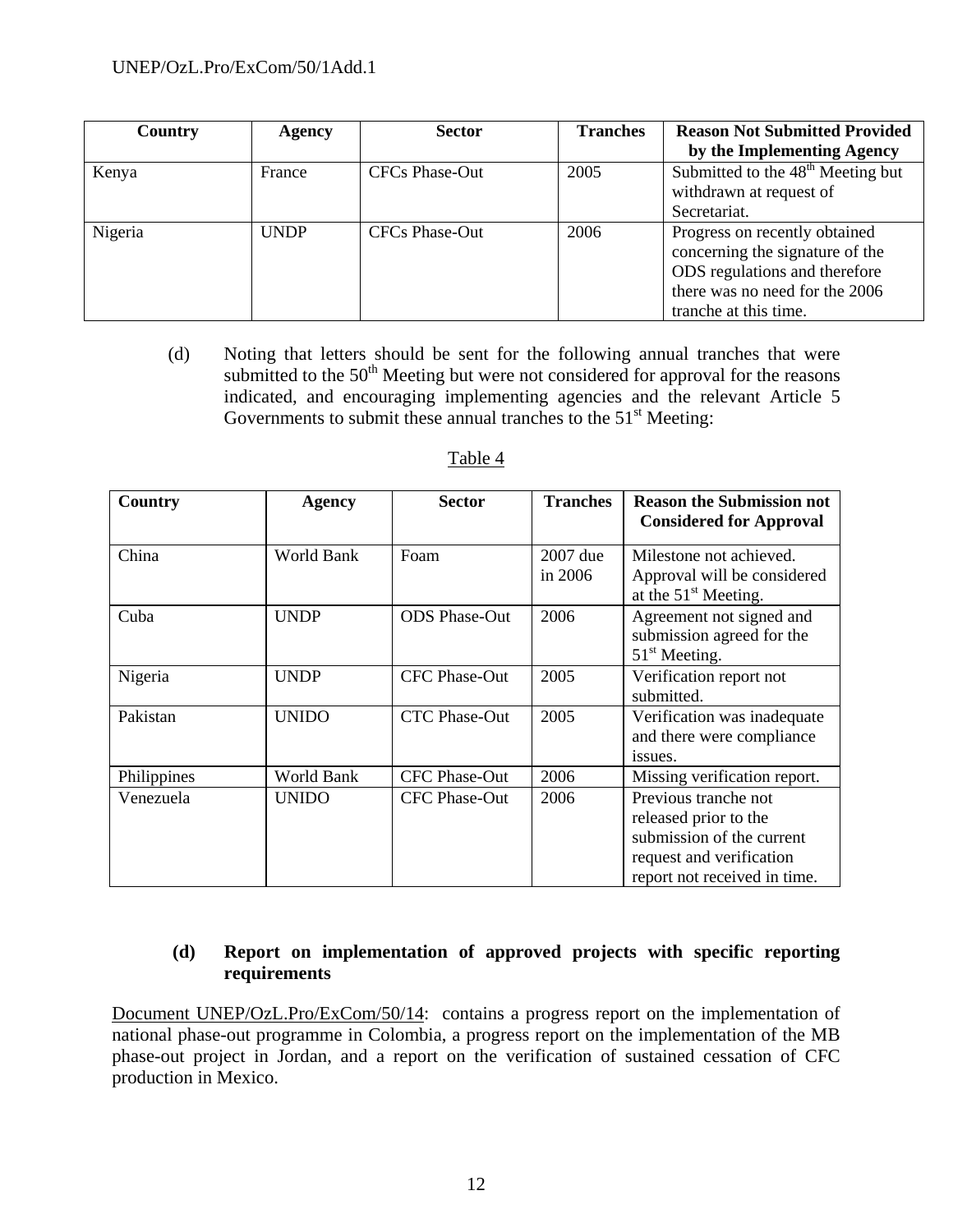• MB phase-out project in Jordan: Release of US \$900,000 for the third tranche of the project subject to the submission of a report by the Government of Germany confirming that the 2006 target of 54 ODP tonnes had been met.

Action expected from the Executive Committee: the Committee may wish to:

- (a) Take note of the progress report on the implementation of the national phase-out programme in Colombia;
- (b) Take note of the progress report on the implementation of the complete phase-out of the use of MB in Jordan and request the Government of Germany to withhold the release of US \$900,000 pending agreement from the Secretariat to the conclusions of a report to be submitted by the Government of Germany confirming that the 2006 target of 54 ODP tonnes had been met; and
- (c) Commends the Government of Mexico and UNIDO for the good effort in complying with decision 47/29 and implementing the audit requirement to confirm the sustained cessation of CFC production at Quimobásicos, and request the Government and UNIDO to continue monitoring the CFC production closure at Quimobásicos between 2007-2009 as required under decision 47/29.

### **7. Project proposals:**

### **(a) Overview of issues identified during project review**

Document UNEP/OzL.Pro/ExCom/50/15: provides statistics on submissions received, presents issues arising from project review and contains the list of all projects and activities recommended for blanket approval (Annex I) and the list of project for individual consideration (Annex II).

### Issues to be addressed:

- Conditional approval of annual work programmes of multi-year agreements (MYAs); and
- Audit of ongoing TPMPs in LVC countries.

Action expected from the Executive Committee: The Executive Committee might wish to consider:

- (a) With reference to the conditional approval of annual work programmes of multiyear agreements (MYAs), requesting the responsible implementing and bilateral agency to consult with the Secretariat to determine whether the prescribed conditions have been met prior to disbursing funds.
- (b) With reference to audits of TPMPs in LVC countries, noting the selection process undertaken by the Secretariat and agreeing to audits to be undertaken for TPMPs in Croatia and Trinidad and Tobago.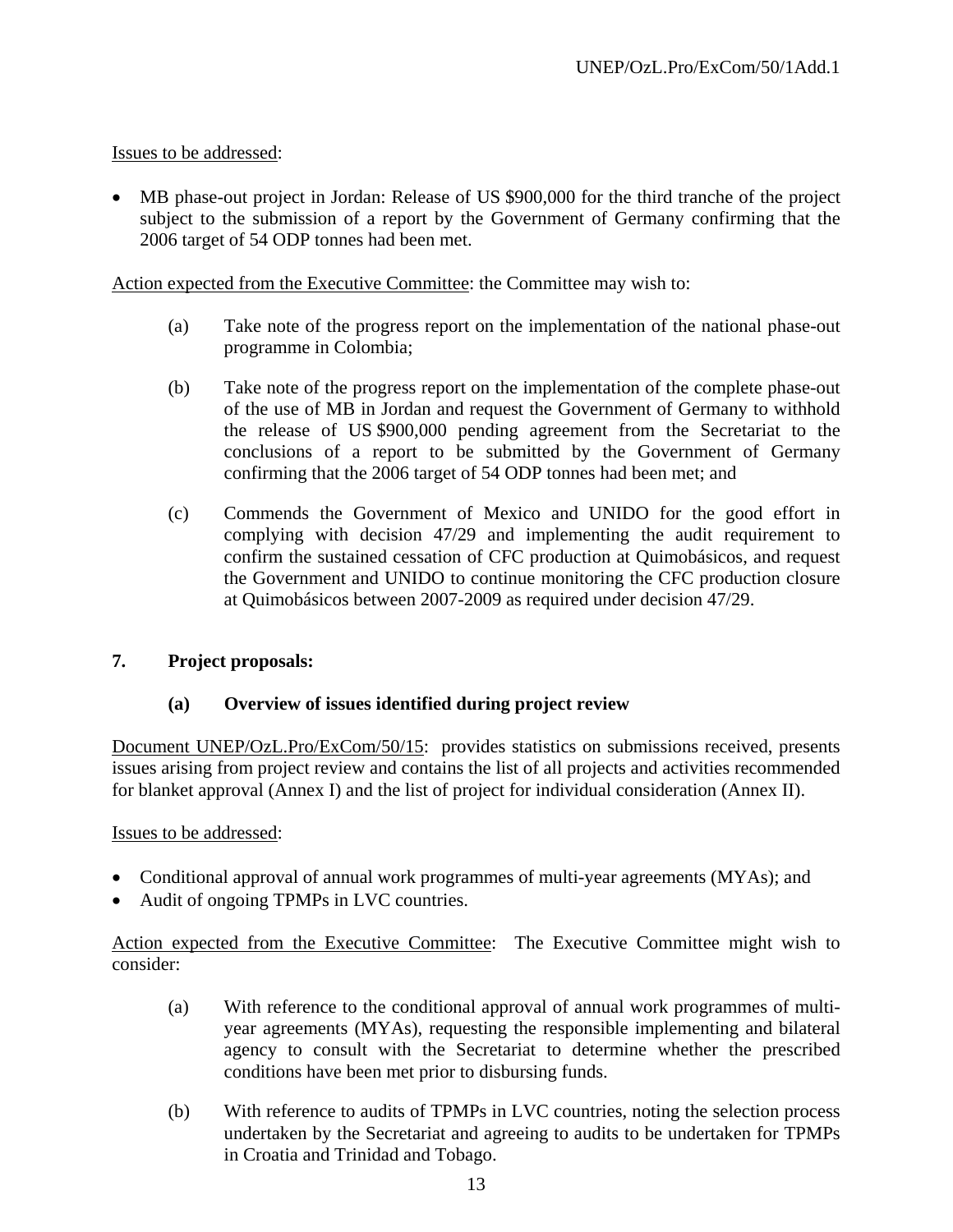# **(b) Bilateral cooperation**

Document UNEP/OzL.Pro/ExCom/50/16: contains 13 projects and activities submitted for approval by the Governments of Australia, Canada, France, Germany and Switzerland as bilateral cooperation. Five projects are addressed in the document and recommended for blanket approval. The remaining 11 will be considered under Agenda Item 7 (d), investment projects.

Issues to be addressed: None.

Action expected from the Executive Committee: the Committee may wish to inform the Parties of the amount of bilateral contributions assigned to Germany's contribution for 2007 during 2006 pursuant decision 49/16 (a).

# **(c) Amendments to work programmes for 2006**

# **(i) Amendments to UNDP's work programme for 2006**

Document UNEP/OzL.Pro/ExCom/50/21: contains seventeen activities submitted by UNDP, comprising of eight proposals for preparation of TPMPs in LVC countries, seven requests for renewal of institutional strengthening projects and two requests for technical assistance. All the proposals except for two requests for IS renewals and one TPMP preparation were recommended for blanket approval and have therefore been considered under Agenda Item 7(a).

Issues to be addressed:

• UNDP has requested funding for the preparation of the TPMP for Bhutan, to be implemented jointly with UNEP. The Secretariat has advised both UNDP and UNEP to defer this submission until after the country completes its RMP, submits a report and demonstrates that additional funding is required for phasing out 25 kilogrammes of CFCs.

Action expected from the Executive Committee: the Committee may wish to consider this issue in the context of UNEP's Work Programme Amendment and also in the light of Decision 45/54 in particular sub-paragraph c "that future TPMP proposals for the post-2007 period might include requests for funding up to the levels indicated in the table below, on the understanding that individual project proposals would still need to demonstrate that the funding level was necessary to achieve complete phase-out of CFCs".

# **(ii) Amendments to UNEP's work programme for 2006**

Document UNEP/OzL.Pro/ExCom/50/22: contains fifty-seven activities submitted by UNEP, including 33 requests for renewal of institutional strengthening projects, 16 proposals for preparation of TPMPs in LVC countries, one request for preparation of an NPP, 3 proposals for TPMP tranches, 3 proposals for technical assistance and the global CAP budget. Forty-six of these activities were recommended for blanket approval and were considered under Agenda Item 7(a). Three activities associated with phase-out plans are discussed in the relevant country project document. Seven other projects are considered for individual consideration. The global CAP budget is considered in Agenda Item (d) below.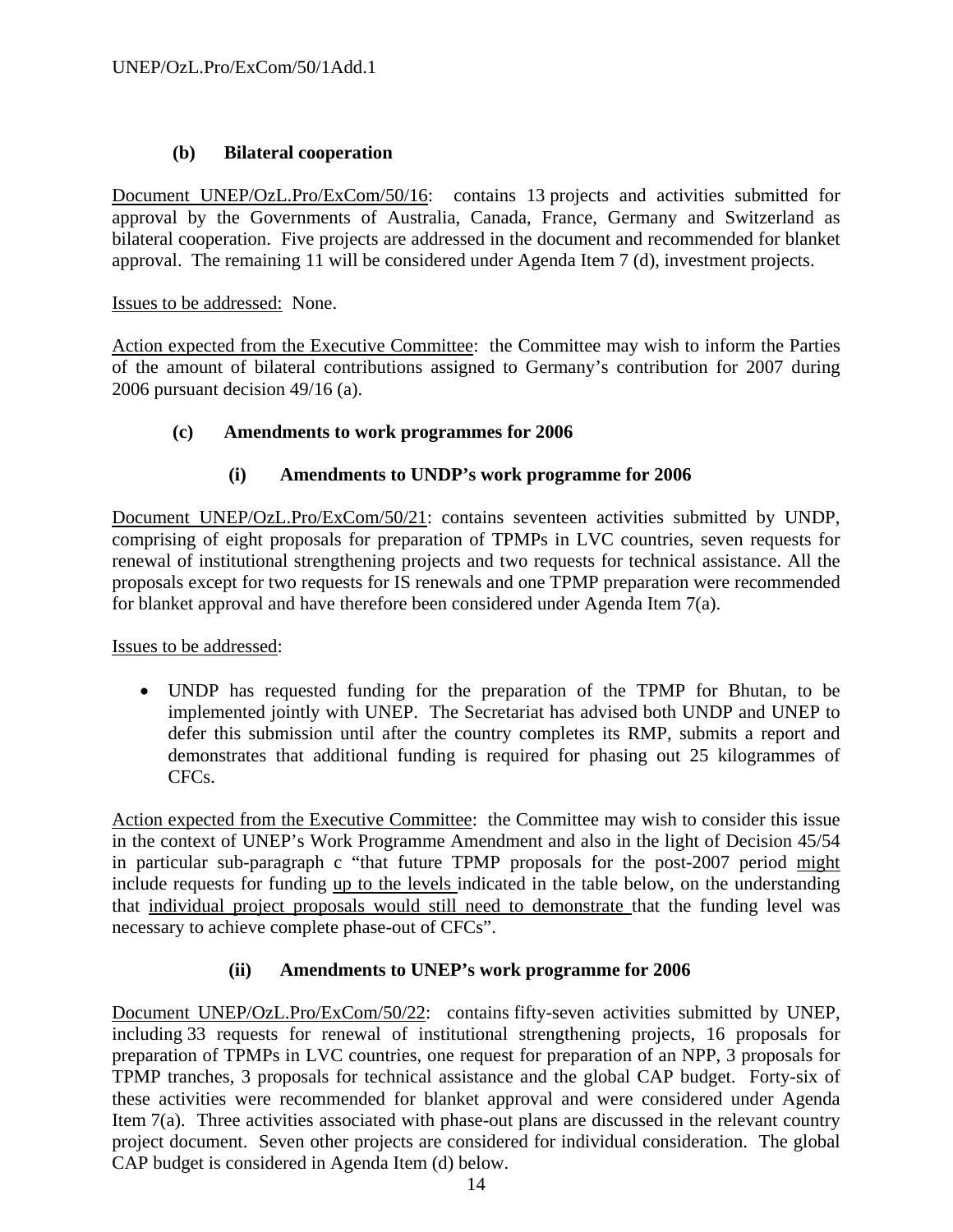- UNEP has requested preparation funding for a TPMP for Bhutan, to be prepared jointly with UNDP. The Secretariat has advised both UNDP and UNEP to defer this submission until after the country completes its RMP as this is still currently under implementation and is expected to be completed only in December 2007, pending a reassessment of the consumption pattern needs to be undertaken in the year 2007. Based on this specific projects and policy based interventions may be necessary to achieve smooth transition from ODS consumption and achieving ODS phase-out;
- UNEP also submitted requests for TPMP preparation for Guinea Bissau, Malawi and Zambia, three countries with consumption between 5-10 ODP tonnes, for which UNEP would like to prepare the project on their own, without a coordinating agency. The Secretariat expressed its concern to UNEP that the countries listed above have consumption ranging from 5-10 ODP tonnes. As for other countries with similar consumption levels, these countries are likely to require more than just non-investment projects to meet compliance. The Secretariat encouraged UNEP to identify a partner agency that could implement the possible investment component of the project, and share project preparation funds; and
- UNEP has also submitted a request for funding for the preparation of a National CFC Phase-out plan in Yemen. UNEP is submitting the request for the project preparation to be implemented solely by them. UNEP and UNIDO have agreed that the latter will implement the investment components of the NPP once project preparation is completed.

Action expected from the Executive Committee: the Committee may wish to:

- (a) In the case of Bhutan, consider deferring consideration of this project preparation until:
	- (i) Bhutan completes the implementation of the RMP;
	- (ii) UNEP and UNDP submits a comprehensive project progress report indicating the activities that have been implemented and what additional activities, if any, might be needed to achieve the complete phase-out of the 25.5 kilograms of CFCs that might be remaining in the country; and
	- (iii) When (a) and (b) are submitted, the Executive Committee might wish to consider whether it wishes to approve additional funding for the preparation of a TPMP for Bhutan or approving additional funding for the implementation of the remaining activities that might be identified in light of decision 45/54, in particular sub-paragraph (c), "that future TPMP proposals for the post-2007 period might include requests for funding up to the levels indicated in the table below, on the understanding that individual project proposals would still need to demonstrate that the funding level was necessary to achieve complete phase-out of CFCs".
- (b) In the case of TPMP requests, consider approving funding for the project preparation for Guinea Bissau, Malawi and Zambia as indicated in Table 1, based on the understanding that should investment projects be required, the project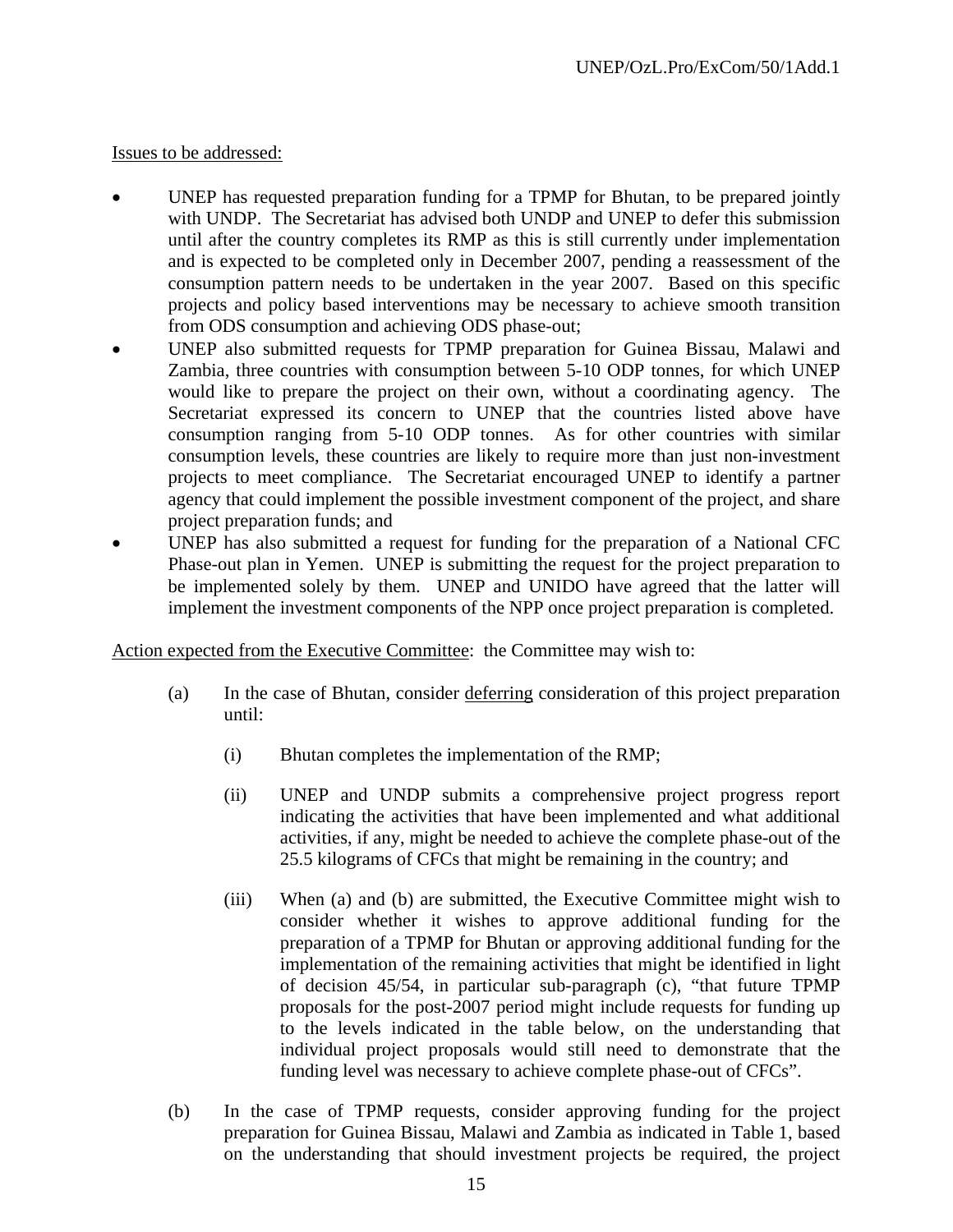preparation funds would be shared with the relevant implementing or bilateral agency; and

(c) In the case of the project preparation funds for Yemen, consider approving the request for funds to prepare the NPP for Yemen at the level of US \$50,000 plus support costs.

### **(iii) Amendments to UNIDO's work programme for 2006**

Document UNEP/OzL.Pro/ExCom/50/23: contains two activities submitted for funding by UNIDO including one request for project preparation for total ODS phase-out in Cameroon, and a technical assistance project to phase out the use of MB in commodity storage in Algeria. Both activities are recommended for blanket approval and have been considered under Agenda Item  $7(a)$ .

### Issues to be addressed: None.

Action expected from the Executive Committee: the Committee may wish to consider approving the funding requested for the project preparation for MB phase-out in Cameroon and the technical assistance project for methyl bromide phase-out in commodity storage in Algeria.

### **(iv) Amendments to World Bank's work programme for 2006**

The World Bank has not submitted a work programme amendment for this meeting.

# **(d) Compliance Assistance Programme (CAP) budget and work programme for UNEP for the year 2007;**

Document UNEP/OzL.Pro/ExCom/50/20: contains UNEPs global CAP budget for 2007.

Issues to be addressed:

• UNEP submitted the global CAP budget for 2007 at the amount of US \$8,003,000 plus agency support costs of 8 per cent totalling US \$640,240. This constitutes a three per cent increase from its budget in 2006, and is in line with decision 47/24. This budget includes funds for global awareness raising which is being submitted as part of the CAP overall funding, likewise consistent with decision 47/24. The Secretariat noted that UNEP's current budget shows very little re-prioritisation among budget lines and encourages it to do so for future submissions.

Action expected from the Executive Committee: the Committee may wish to consider whether:

- (a) To approve the CAP budget for 2007 at the amount of US \$8,003,000 plus agency support costs of 8 per cent amounting to US \$640,240 on the basis that:
	- (i) UNEP would, in future submissions, provide details on the activities for which the global funds will be used;
	- (ii) UNEP is encouraged to continue to extend the prioritisation of funding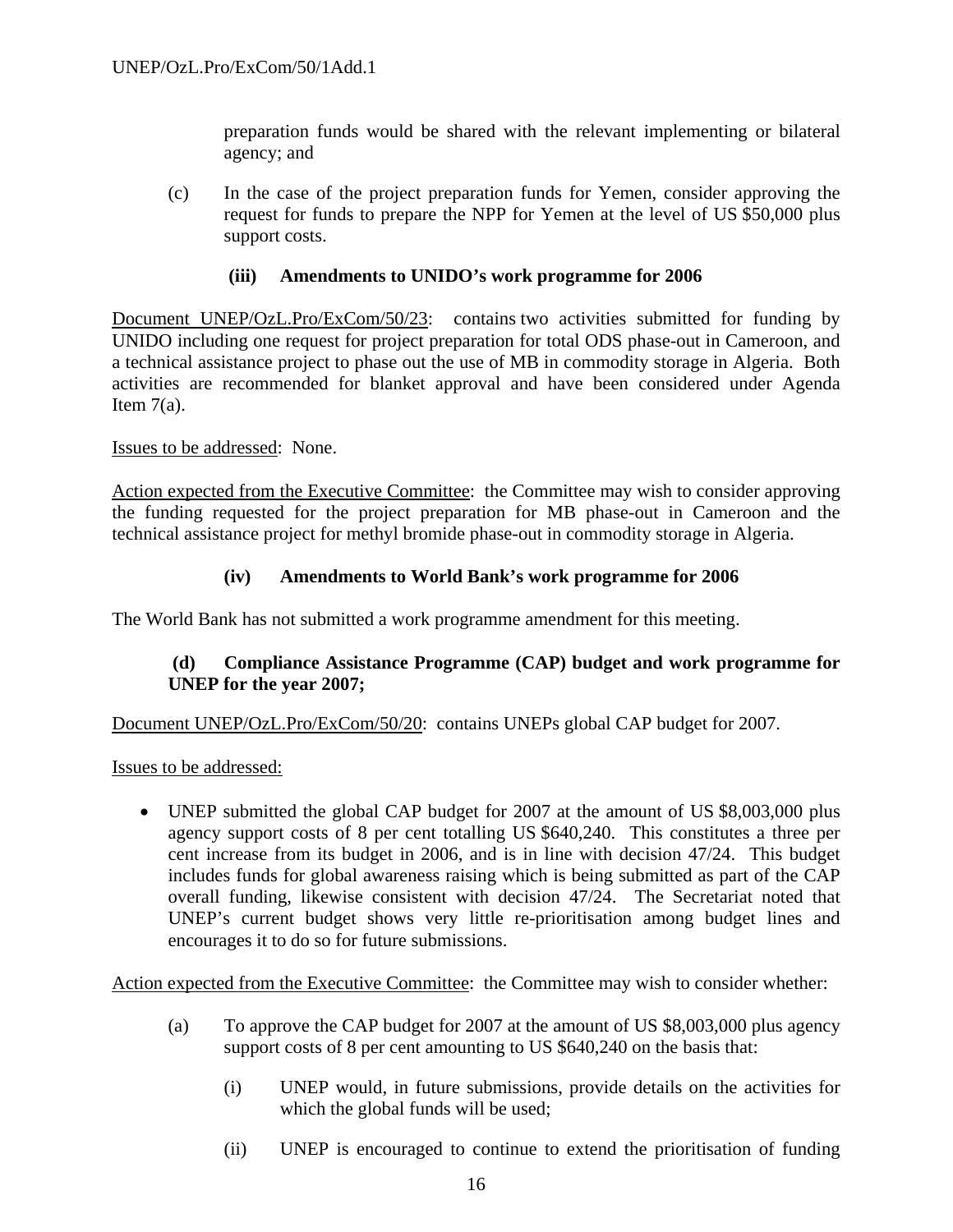between CAP budget lines so as to accommodate changing priorities; and

(b) To request the Secretariat to continue liaising with UNEP to monitor the return of unspent funds in accordance with decision 35/36 (d).

# **(e) 2007 core unit costs for UNDP, UNIDO and the World Bank and follow-up to decision 49/7(c)**

Document UNEP/OzL.Pro/ExCom/50/21: contains the annual review of the current administrative cost regime in response to decision 41/94(d) and based on the base rates established for the  $2006-2008$  triennium at the  $46<sup>th</sup>$  Meeting (decision 46/35).

Issues to be addressed:

- Proposed core unit budget for 2007; and
- Need for a comprehensive independent assessment of administrative costs for the 2009-2001 triennium.

Action expected from the Executive Committee: The Executive Committee may wish to consider:

- (a) Noting the report on 2007 core unit costs for UNDP, UNIDO and the World Bank as presented in UNEP/OzL.Pro/ExCom/50/21;
- (b) Approving US \$1.751 million for core unit funding for 2007 each for UNDP and UNIDO, and US \$1.58 million for the World Bank in accordance with decision 46/35;
- (c) Authorizing the Secretariat to undertake a comprehensive independent assessment of the administrative costs required for the 2009-2011 triennium, using independent consultants/consulting firms as needed, and report its conclusions to the first meeting of the Executive Committee in 2008; and
- (d) Requesting the implementing agencies to facilitate the participation of internal auditors to participate in the study team.

### **(f) Investment projects**

Document UNEP/OzL.Pro/ExCom/50/15: contains in Annex II a list of 13 projects for individual consideration. All other investment projects, both on-going and new activities, were recommended for blanket approval and were considered in Agenda Item 7(a). Incremental costs have been agreed for all the projects.

Issues to be addressed:

Each of the projects in the Annex II table (reproduced below) should be considered for approval individually. Project descriptions and the comments of the Secretariat can be found in the relevant country project document referred to in the table *(if required, the Secretariat will further elaborate on issue or issues involved).*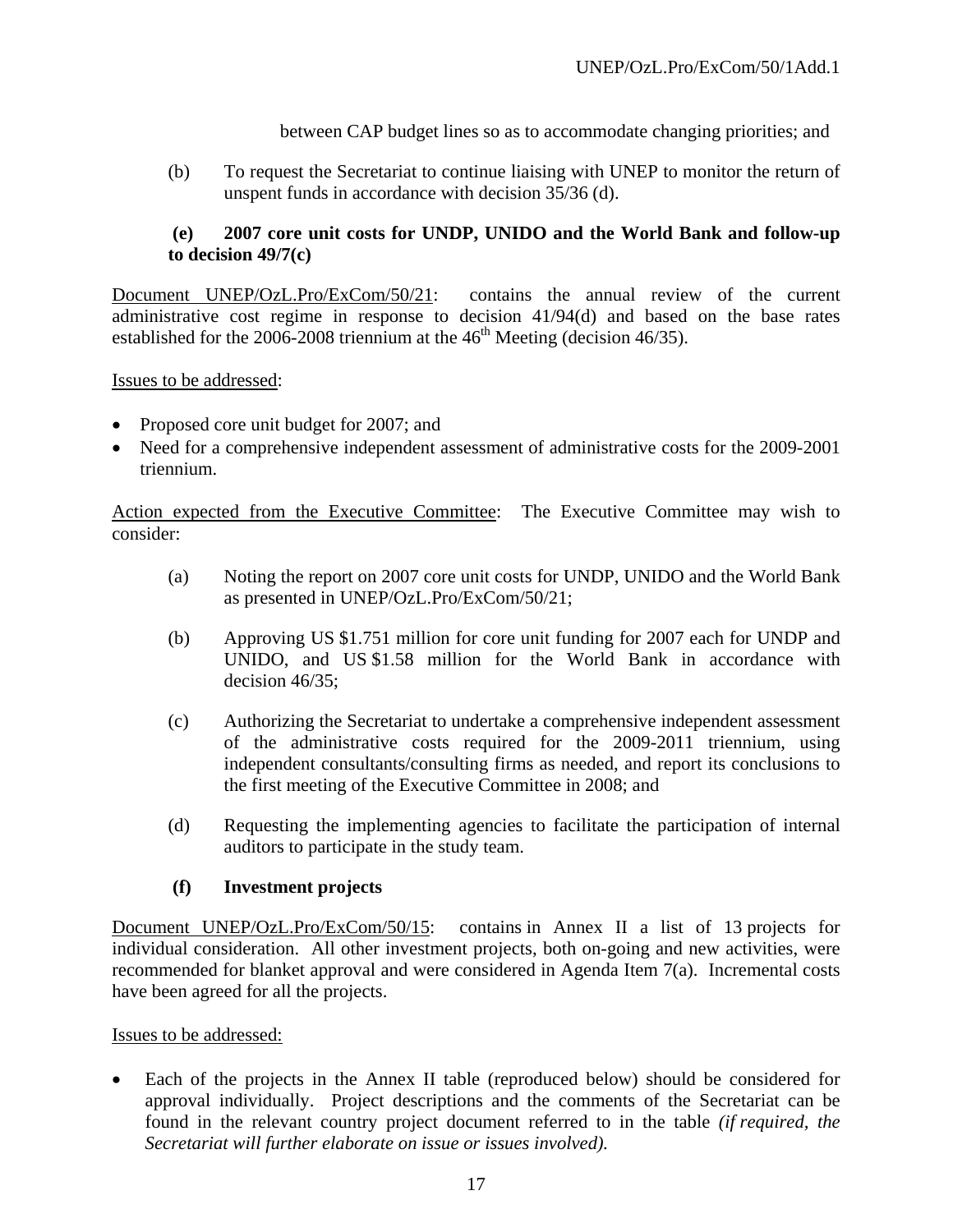### UNEP/OzL.Pro/ExCom/50/1Add.1

| List of projects for individual consideration |
|-----------------------------------------------|
|-----------------------------------------------|

| Country                      | Project                                                                                                                                      | <b>Agency</b>                     | <b>Issue</b>                                                                                                                                                                                                                                 | Document No. |
|------------------------------|----------------------------------------------------------------------------------------------------------------------------------------------|-----------------------------------|----------------------------------------------------------------------------------------------------------------------------------------------------------------------------------------------------------------------------------------------|--------------|
| <b>Aerosol sector</b>        |                                                                                                                                              |                                   |                                                                                                                                                                                                                                              |              |
| China                        | Phase-out of CFC consumption in the<br>pharmaceutical aerosol sector (2007-2008<br>biennial programme)                                       | World Bank                        | Cut-off date of establishment of<br>production; funding for technical<br>assistance; overall cost                                                                                                                                            | ExCom/50/28  |
| Egypt                        | Phase-out of CFC consumption in the<br>manufacture of aerosol MDIs                                                                           | <b>UNIDO</b>                      | No agreement on capital and operating<br>costs of conversion; technology provider                                                                                                                                                            | ExCom/50/29  |
| <b>Halon</b> sector<br>China | Sector plan for halon phase-out in China:<br>2007 annual programme                                                                           | <b>World Bank</b>                 | Implementation of the penalty clause for<br>CO2; the lack of data in the verification<br>report to indicate the extent of the<br>penalty; and non-compliance with<br>decision 47/50 on the use of the<br>flexibility clause for unused funds | ExCom/50/28  |
| <b>Fumigant sector</b>       |                                                                                                                                              |                                   |                                                                                                                                                                                                                                              |              |
| Honduras                     | National methyl bromide phase-out plan,<br>phase II (first tranche)                                                                          | <b>UNIDO</b>                      | A new MYA to be approved, the current<br>practice                                                                                                                                                                                            | ExCom/50/32  |
| Vietnam                      | Technical assistance for phasing out methyl<br>bromide (first tranche)                                                                       | World Bank                        | A new MYA to be approved, the current<br>practice                                                                                                                                                                                            | ExCom/50/52  |
| Zimbabwe                     | Total phase-out of methyl bromide used in<br>grain fumigation                                                                                | <b>UNIDO</b>                      | A new MYA to be approved, the current<br>practice                                                                                                                                                                                            | ExCom/50/53  |
| <b>Phase-out plans</b>       |                                                                                                                                              |                                   |                                                                                                                                                                                                                                              |              |
| Indonesia                    | National phase-out plan (tranche request)                                                                                                    | <b>UNDP, World</b><br><b>Bank</b> | Adequacy of verification in the absence<br>of licensing system                                                                                                                                                                               | ExCom/50/34  |
| Libya                        | National ODS phase-out plan: 3rd tranche                                                                                                     | <b>UNIDO</b>                      | Condition for tranche request (legislation ExCom/50/38<br>enacted) not fulfilled                                                                                                                                                             |              |
| Serbia                       | National CFC phase-out plan: 3rd tranche                                                                                                     | <b>UNIDO</b>                      | Change of agency; unfulfilment of<br>condition for tranche release (PMU<br>establishment); split of country into two<br>entities                                                                                                             | ExCom/50/47  |
| Process agent sector         |                                                                                                                                              |                                   |                                                                                                                                                                                                                                              |              |
| China                        | Phase-out of the production and<br>consumption of CTC for process agent and<br>other non-identified uses (phase I): 2007<br>annual programme | World Bank                        | Disagreement about 2006 CTC<br>production target. Funding being<br>requested at the 51st Meeting                                                                                                                                             | ExCom/50/28  |
| China                        | Sector plan for phase-out of ODS process<br>agent applications (phase II) and<br>corresponding CTC production: 2007<br>annual programme      | <b>World Bank</b>                 | 2007 action plan. Funding being<br>requested at the 51st Meeting                                                                                                                                                                             | ExCom/50/28  |
| Romania                      | CTC Process agent phase-out                                                                                                                  | <b>UNIDO</b>                      | Linkage with the production sector<br>phase-out in Romania and compliance<br>with decision $X/14$ .                                                                                                                                          | ExCom/50/?46 |
| <b>Production sector</b>     |                                                                                                                                              |                                   |                                                                                                                                                                                                                                              |              |
| China                        | Sector plan for CFC production phase-out:<br>2007 annual programme                                                                           | World Bank                        | 2007 action plan. Funding being<br>requested at the 51st Meeting                                                                                                                                                                             | ExCom/50/28  |

Action expected from the Executive Committee: the Committee may wish to consider whether to approve each of the 6 projects listed in the table on the basis of: the information provided in the relevant project proposal document including the Secretariat's comments; any additional documents circulated in accordance with decision 41/80; and, any additional information provided at the meeting by the Secretariat or the relevant implementing agency.

#### **8. Country programmes**

No country programmes were submitted to the  $50<sup>th</sup>$  Meeting.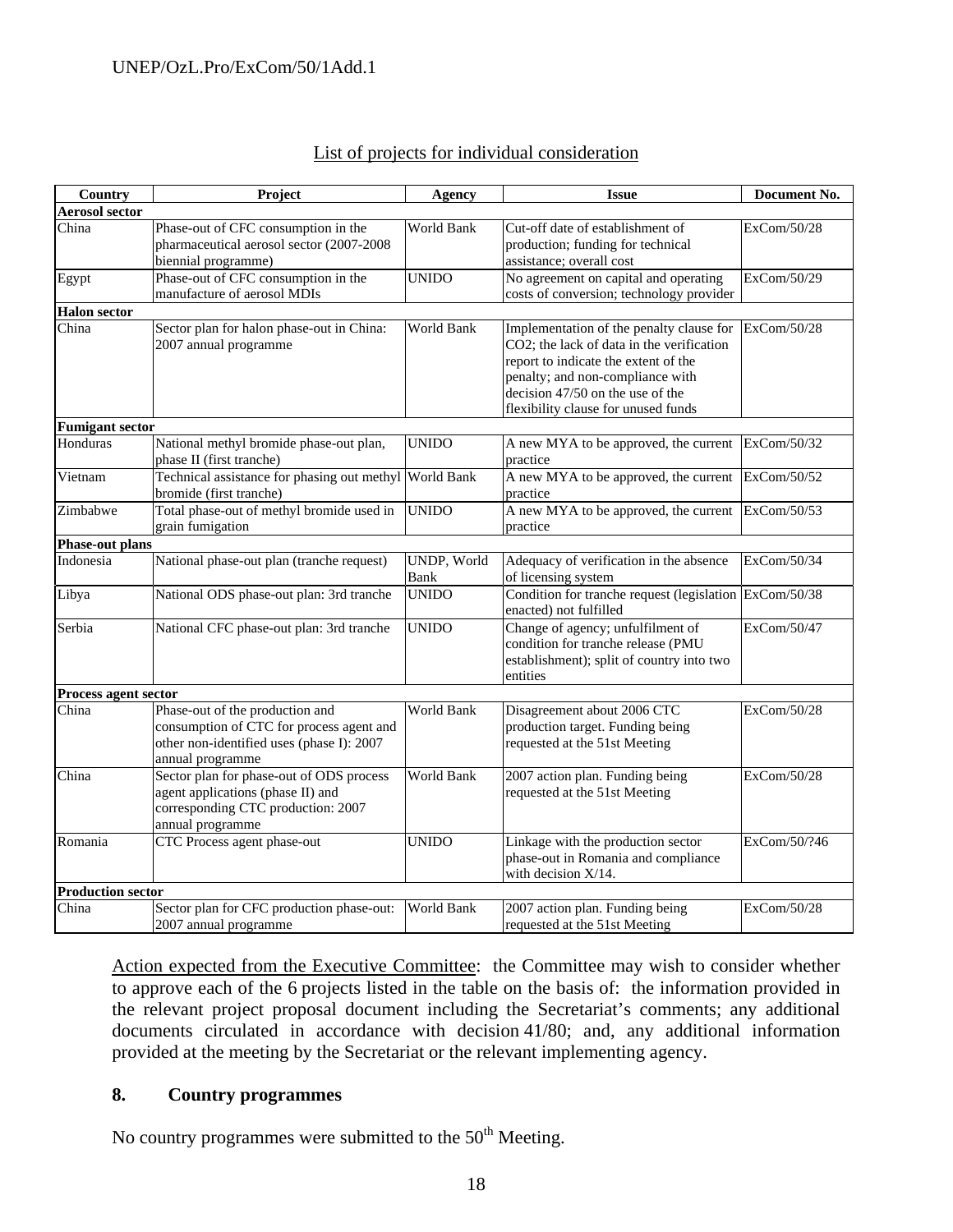**9. Paper on how best to report on the ODS phase-out achieved within refrigerant management plans and the phase-out achieved in those other projects for ODS phase-out was not fully reported (follow-up to decision 49/7 (e))** 

Document UNEP/OzL.Pro/ExCom/50/54: contains the policy paper prepared by the Secretariat on the above issue. It addresses those projects and activities by project type for which ODS reductions may not have been fully recorded (including a suggestion on how to report phase-out) and concludes with recommendations for the Executive Committee to consider.

Issues to be addressed:

• Proposed method for assigning ODS phase-out based on commitments made minus any phase-out already recorded.

Action expected from the Executive Committee: the Committee may wish to consider:

- (a) Noting the Paper on how best to report on the ODS phase-out achieved within refrigerant management plans and the phase-out achieved in those other projects for which ODS phase-out was not fully reported (follow-up to decision  $49/7(e)$ ) as contained in document UNEP/OzL.Pro/ExCom/50/54;
- (b) Requesting that ODS phase-outs assigned to RMP/RMP updates, TPMPs, halon banking, methyl bromide, CTC and TCA activities and projects and annual tranches of multi-year agreements should represent the commitments made minus any phase-out already recorded; and
- (c) Requesting that the ODS phase-out recorded based on subparagraph (b) above could be assigned on a pro-rated basis of the value of the approved activity if not otherwise agreed by the implementing agencies involved, the countries concerned, and the Secretariat.

### **10. Paper on issues related to project completion dates and fund disbursement raised in paragraphs (b) and (g) of decision 49/12)**

Document UNEP/OzL.Pro/ExCom/50/55: addresses the request in decision 49/12 stated above and concludes with recommendations for the consideration of the Executive Committee

Issues to be addressed:

- Proposed completion dates submitted by the World Bank and resulting need for an innovative approach for monitoring and reporting on delays in multi-year agreements, including any implementation difficulties; and
- Reporting on funds disbursed and funds transferred to a country.

### Action expected from the Executive Committee:

(a) Noting the Paper on issues related to project completion dates and fund disbursement raised in paragraphs (b) and (g) of decision 49/12 as contained in document UNEP/OzL.Pro/ExCom/50/55;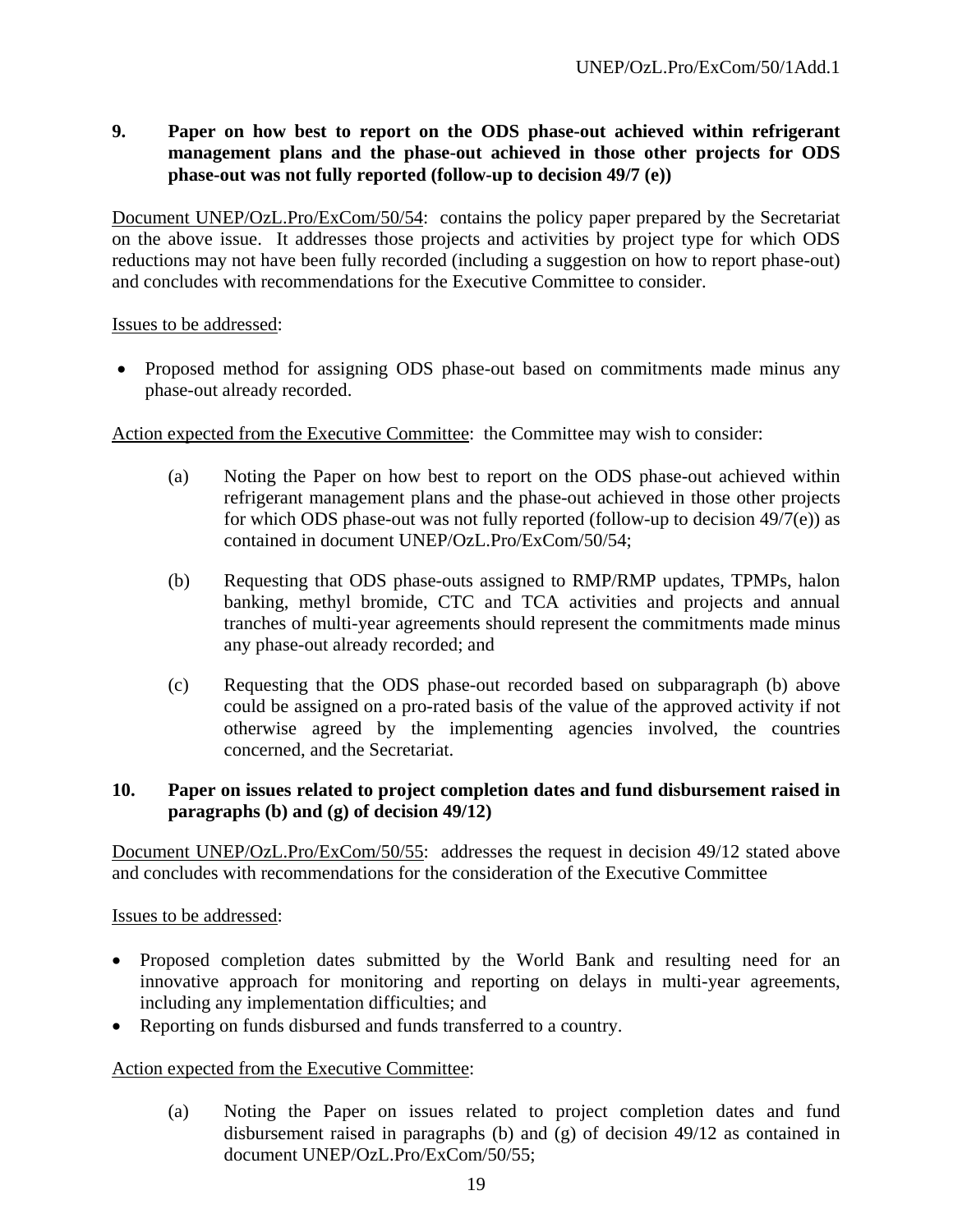- (b) Requesting the Fund Secretariat and the implementing agencies to address at the 51st Meeting (see paragraph 8), in the context of the document to be prepared in response to decision 49/6(c), innovative approaches for monitoring and reporting delays in multi-year agreements, including any implementation difficulties; and
- (c) Requesting the World Bank to provide the information requested for applicable multi-year agreements on the amount of funds transferred to a country in the context of its remarks on each annual tranche, while reasserting the need for the consistent application of "funds disbursed" as defined at the 20th Meeting in decision  $20/13(a)$ .

### **11. Report on the operation of the Executive Committee (follow-up to decision 46/40)**

Document UNEP/Ozl.Pro/ExCom/50/56: contains a supplement to the two papers the Secretariat submitted to the  $44<sup>th</sup>$  and  $45<sup>th</sup>$  Meetings on the subject of reducing the number of meetings of the Executive Committee from three to two per year. The supplement summarizes the major issues associated with reducing the number of meetings, updates the assessment of the workload of the Executive Committee included in the paper submitted to the 44<sup>th</sup> Meeting, and raises a number of questions to assist in focussing the discussion at the forthcoming meeting.

### Issues to be addressed:

- The need to seek endorsement from the MOP if a change to the TORs is deemed to be appropriate, and the timing and modality of doing so;
- The possibility and basis for reducing the number of meetings of the Executive Committee from three to two per year from the assessment of the workload;
- The need to introduce an intersessional project approval procedure when moving to a two meeting format, and the advantage to delay such a procedure in order to focus on the transition from the current three meetings to a new format with two meetings; and
- The need to have a level of delegated authority with clear parameters to the Chief Officer in the interest of expediting approval of certain projects/activities on behalf of the Committee.

Action expected from the Executive Committee: the Executive Committee may wish to consider the possibility of reducing the number of meetings of the Executive Committee from three to two per year, and the need for a procedure for possible intersessional project approvals under the two meeting scenarios.

### **12. Further consideration of the issues addressed in decision 49/36, in light of guidance provided by the Eighteenth Meeting of the Parties**

Document UNEP/Ozl.Pro/ExCom/50/57: contains a short description of the Executive Committee's discussion, starting at the  $46<sup>th</sup>$  Meeting, on "terms of reference for a study regarding collection, recovery, recycling, reclamation, transportation and destruction of unwanted ODS. The Executive Committee, having noted that TEAP presented terms of reference for the conduct of case-studies in Parties operating under paragraph 1 of Article 5 of the Protocol, with regional representation, on the technology and costs associated with a process for the replacement of chlorofluorocarbon-containing refrigeration and air-conditioning equipment, including the environmentally sound recovery, transport and final disposal of such equipment and of the associated chlorofluorocarbons*"* and informed the Meeting of the Parties of the observation of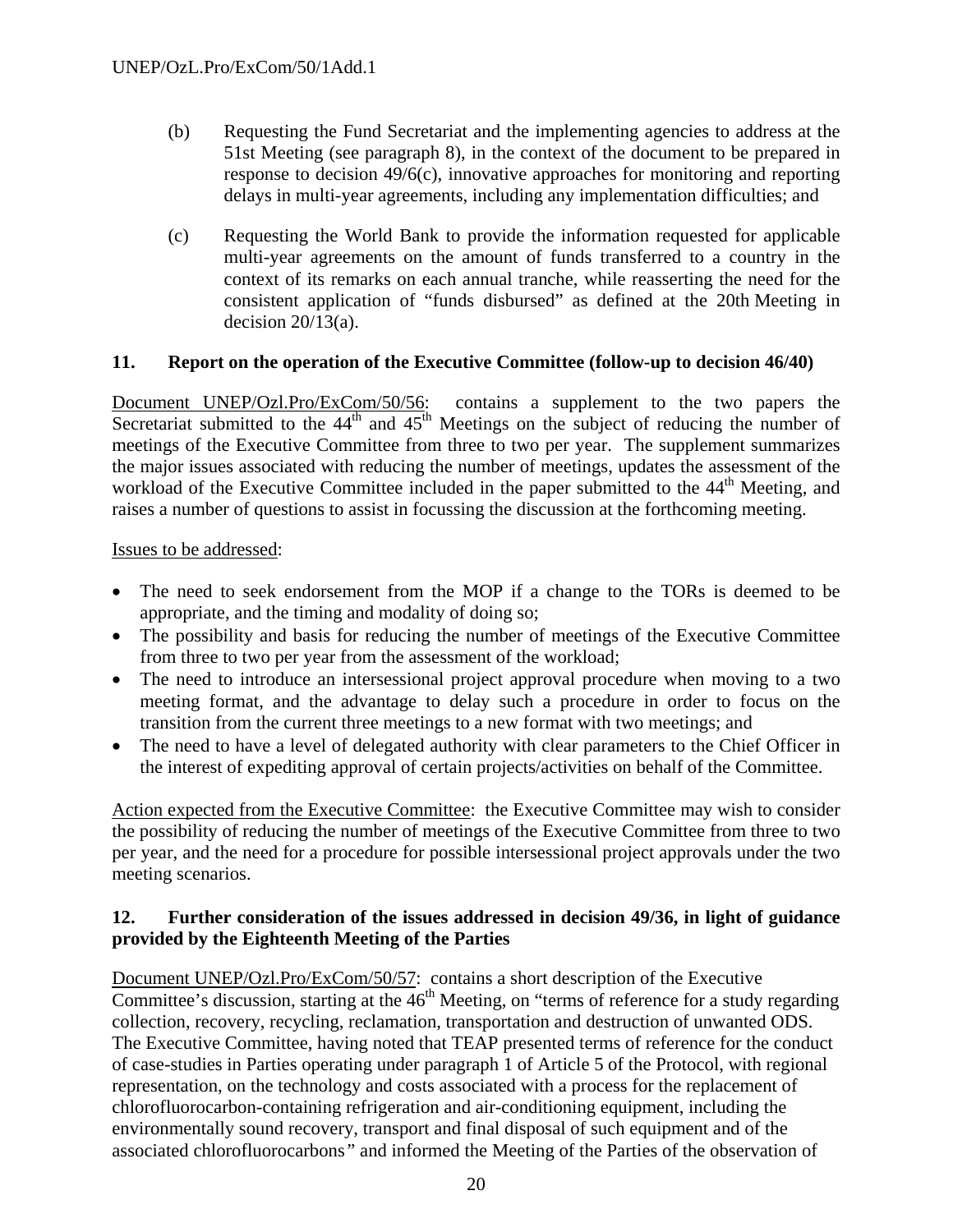substantial commonalities between the two terms of reference and that the issues raised by both could be considered by the Executive Committee of the Multilateral Fund.

Issues to be addressed:

• Depend on the decisions of the  $18<sup>th</sup>$  Meeting of the Parties.

Action expected from the Executive Committee: the Executive Committee may wish to: discuss the issue in light of any guidance provided by the Eighteenth Meeting of the Parties.

### **13. Preparation of a discussion paper on the issues raised at the 26th Meeting of the Open-Ended Working Group with regard to the future of the Montreal Protocol, as they related to the Multilateral Fund, taking into account the comments made on the issue at the Eighteenth Meeting of the Parties (follow-up to decision 49/38).**

Document UNEP/Ozl.Pro/ExCom/50/58: contains background documentation to facilitate discussion on this agenda item, which the Executive Committee, by decision 49/38, requested be introduced for consideration at the  $50<sup>th</sup>$  Executive Committee Meeting. In particular, this document reproduces the following:

- Full text of decision 49/38;
- Full text of the non-paper by Canada, as presented at the  $26<sup>th</sup>$  Meeting of the Open-Ended Working Group, on the future of the Montreal Protocol; and
- An extract of the report of the  $26<sup>th</sup>$  Meeting of the Open-ended Working Group concerning the above-mentioned proposal by Canada.

# Issues to be addressed:

Depend on the discussion at the  $18<sup>th</sup>$  Meeting of the Parties.

Action expected from the Executive Committee: the Executive Committee may wish to discuss the preparation of a paper on the issues raised at the  $26<sup>th</sup>$  Meeting of the Open-Ended Working Group with regard to the future of the Montreal Protocol, as they related to the Multilateral Fund, taking into account the comments made on the issue at the Eighteenth Meeting of the Parties.

# **14. Accounts of the Multilateral Fund:**

# **(a) Final 2005 accounts;**

Document UNEP/Ozl.Pro/ExCom/50/59: contains the audited financial statement of the Fund as at 31 December 2005 and highlights the issues raised by the Auditors in their report relating to the Multilateral Fund with respect to the US \$82 million in contributions that had been outstanding for more than five years, (between 1992 and 1999). It also notes that unaudited expenditure reports are accepted from the implementing agencies and used as basis for recording their expenditures.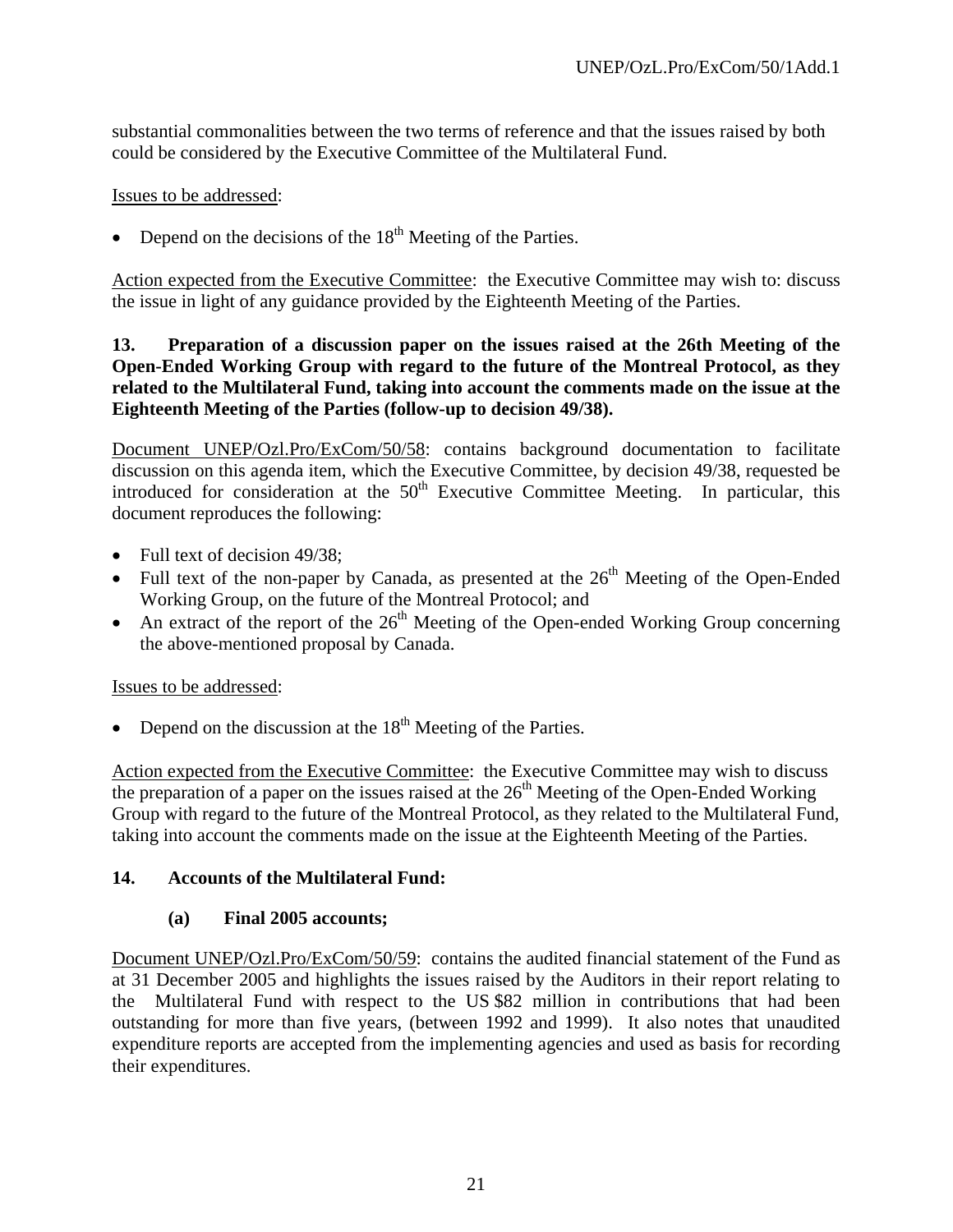• The Board recommends the need for the reconciliation of the recorded figures as soon as the audited financial statements are available and urges that the attention of the Meeting of Parties should be drawn to the outstanding payment issue.

### Action expected from the Executive Committee:

The Executive Committee may wish to:

- (a) Note the audited financial statement of the Fund as at 31 December 2005;
- (b) Note the Auditors' request that the attention of the Meeting of Parties be drawn to the need to act on writing off long-outstanding receivables; and
- (c) Note the Auditors' observation of the need for the reconciliation of the recorded figures as soon as the audited financial statements are available.

# **(b) Reconciliation of the 2005 accounts.**

Document UNEP/Ozl.Pro/ExCom/50/60: contains a brief introduction from the treasurer on progress on the reconciliation exercise for 2005 indicating that an addendum providing the result of the reconciliation will be provided for the committee's consideration at its  $50<sup>th</sup>$  meeting.

# Issues to be addressed:

Following the  $38<sup>th</sup>$  Meeting and the submission of the 2001 accounts of the Fund, the Executive Committee requested that a full reconciliation of the accounts with the progress and financial reports be submitted for the last meeting of each year (decision 38/9 (d)).

- All the implementing agencies have recently submitted audited accounts to the Treasurer for the period up to December 2005;
- The Treasurer proposes to issue an addendum to document UNEP/Ozl.Pro/ExCom/50/60, to report on the 2005 reconciliation; and
- That the Treasurer will make the necessary adjustments to the 2005 accounts on the basis of the difference between the provisional and final 2005 accounts in the 2006 Financial Accounts.

Action expected from the Executive Committee:

• Pending.

# **15. Revised 2007, 2008 and proposed 2009 budgets of the Fund Secretariat.**

Document UNEP/Ozl.Pro/ExCom/50/61: presents a revision of the 2007 budget which was approved at the  $48<sup>th</sup>$  Meeting (UNEP/OzL.Pro/ExCom/48/45 Annex XIV) as well as the budget for 2008 as approved at the  $48<sup>th</sup>$  Meeting and proposes the 2009 budget to cover staff costs in 2009.